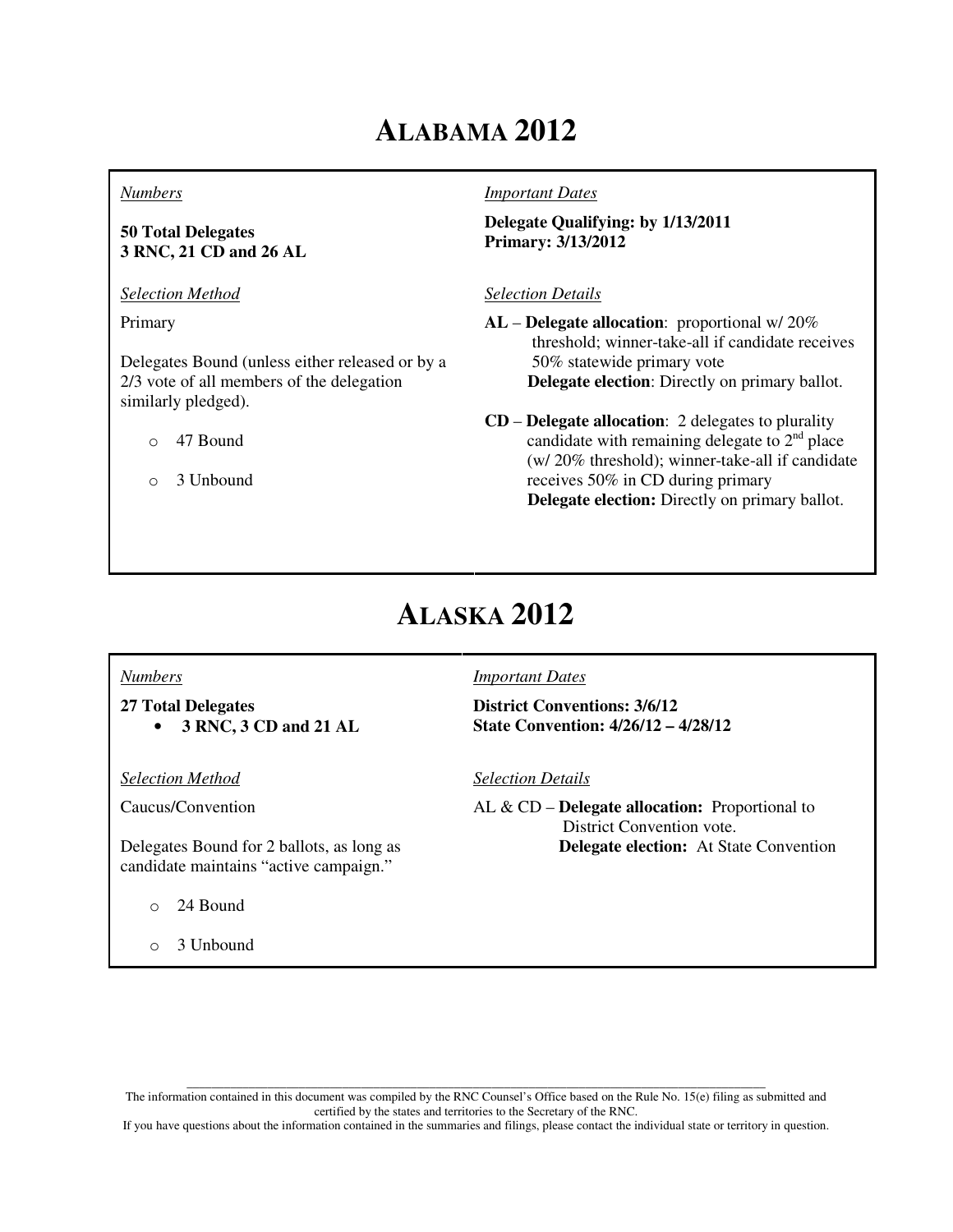# **AMERICAN SAMOA 2012**

*Numbers*

**9 Total Delegates 3 RNC and 6 AL**

*Selection Method*

State Convention

Delegates Unbound - unless instructed by resolution of the body which elected them as to the disposition of any business that comes before the National Convention.

*Important Dates*

**Territorial Convention: 3/13/2012**

*Selection Details*

**AL** – **Delegate allocation**: n/a

**Delegate election**: At Territorial Convention

 $CD - n/a$ 

9 Unbound

## **ARIZONA 2012**

### *Numbers*

**29 Total Delegates Penalized 29 Delegates per Rule 16** 

*Selection Method*

Primary District Caucus; State Convention Delegates Bound by "best efforts" for 1 ballot

o 29 Bound

#### *Important Dates*

**Primary: 2/28/12 County District Meetings: 4/07/12 – 4/21/12 Congressional District Caucus: 5/12/12 State Convention: 5/12/12**

#### *Selection Details*

**AL** – **Delegate allocation**: winner-take-all in statewide primary.  **Delegate election:** at state convention

**CD** – **Delegate allocation**: winner-take-all in statewide primary **Delegate election:** at district caucuses

\_\_\_\_\_\_\_\_\_\_\_\_\_\_\_\_\_\_\_\_\_\_\_\_\_\_\_\_\_\_\_\_\_\_\_\_\_\_\_\_\_\_\_\_\_\_\_\_\_\_\_\_\_\_\_\_\_\_\_\_\_\_\_\_\_\_\_\_\_\_\_\_\_\_\_\_\_\_\_\_\_\_\_\_\_\_\_\_\_\_\_\_\_ The information contained in this document was compiled by the RNC Counsel's Office based on the Rule No. 15(e) filing as submitted and certified by the states and territories to the Secretary of the RNC.

If you have questions about the information contained in the summaries and filings, please contact the individual state or territory in question.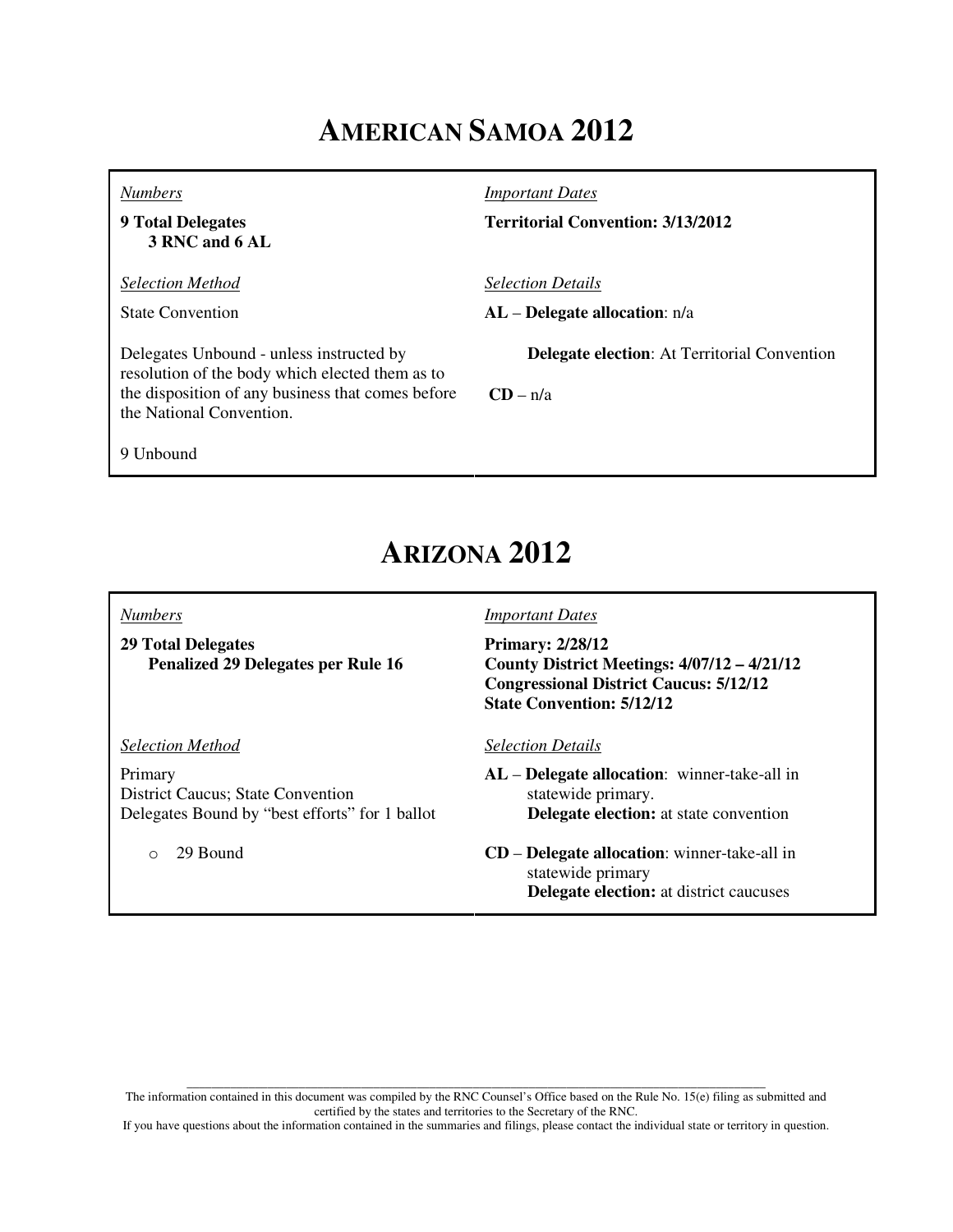## **ARKANSAS 2012**

#### *Numbers*

**36 Total Delegates 3 RNC, 12 CD and 21 AL**

*Selection Method*

Primary

District Convention; State Committee Meeting

Delegates Bound for 1 ballot

- o 33 Bound
- o 3 Unbound

*Important Dates*

**Delegate Filing: 5/7/12 – 5/21/12 Primary: 5/22/12 Special County Convention: 3/23/12-4/11/12 Special District Conventions: 6/09/12 State Committee Meeting: 6/23/12**

### *Selection Details*

**AL** – **Delegates allocation**: Each candidate that hits 15% threshold in statewide primary gets 1 delegate and 1 alternate. After that, if a candidate receives 50% of statewide vote, then allocated remaining AL delegates. If no majority winner, then remaining AL delegates allocated among top 3 vote-getters proportionate to their votes with any fraction being round up for the higher vote getter. **Delegate election**: state committee meeting.

**CD** – **Delegate allocation:** If candidate receives majority of vote in district, then gets all 3 delegates; if plurality, then highest vote-getter gets two delegates and next highest gets one delegate.

 **Delegate election**: District conventions.

\_\_\_\_\_\_\_\_\_\_\_\_\_\_\_\_\_\_\_\_\_\_\_\_\_\_\_\_\_\_\_\_\_\_\_\_\_\_\_\_\_\_\_\_\_\_\_\_\_\_\_\_\_\_\_\_\_\_\_\_\_\_\_\_\_\_\_\_\_\_\_\_\_\_\_\_\_\_\_\_\_\_\_\_\_\_\_\_\_\_\_\_\_ The information contained in this document was compiled by the RNC Counsel's Office based on the Rule No. 15(e) filing as submitted and certified by the states and territories to the Secretary of the RNC.

If you have questions about the information contained in the summaries and filings, please contact the individual state or territory in question.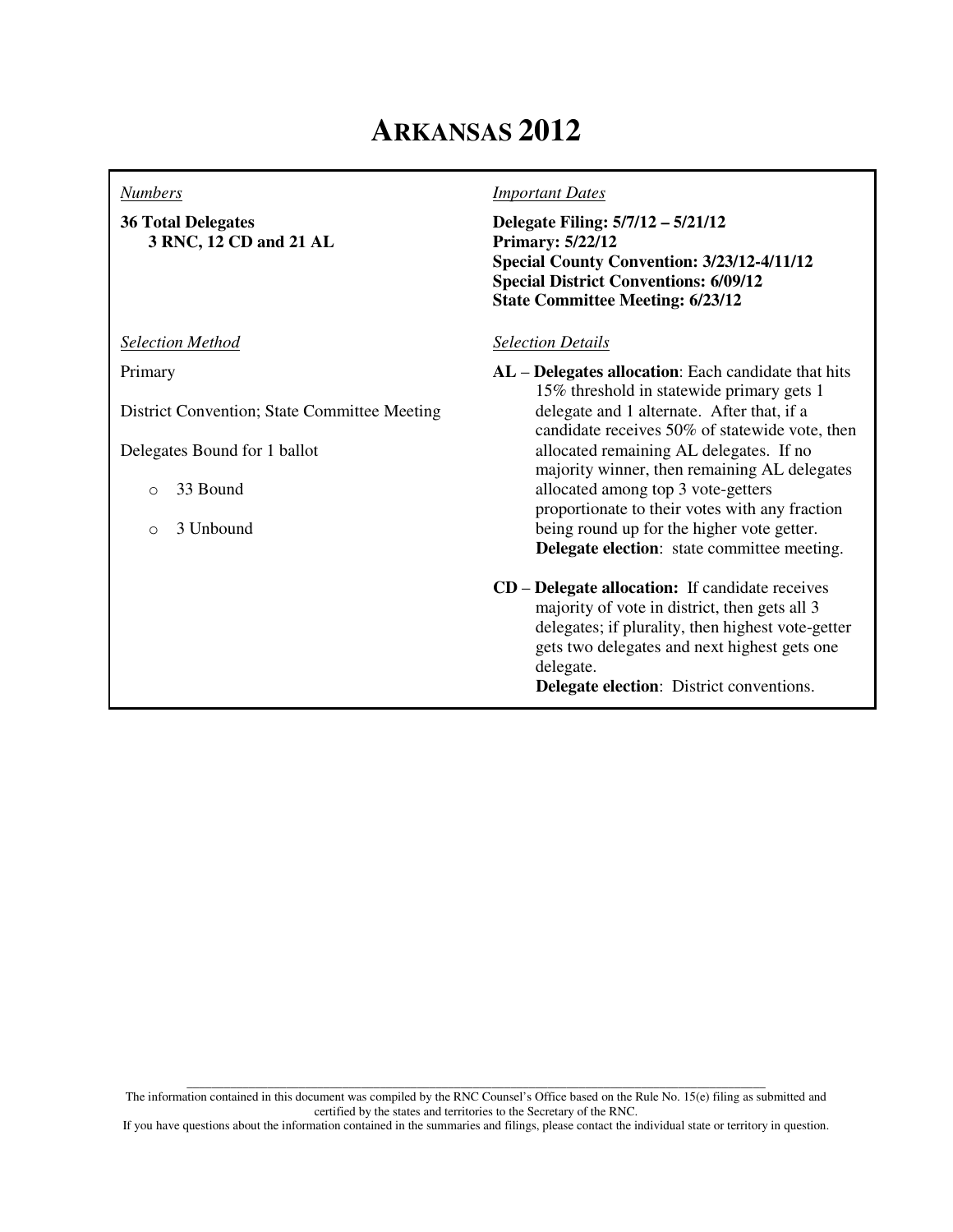# **CALIFORNIA 2012**

#### *Numbers*

**172 Total Delegates 3 RNC, 159 CD and 10 AL**

*Selection Method*

Primary

Delegates Bound for 2 ballots

- o 169 Bound
- o 3 Unbound

#### *Important Dates*

**Delegate list submitted to SOS: 5/6/12 Primary: 6/5/12 State Convention: TBA Alternate list submitted to SOS: 6/5/12**

#### *Selection Details*

- **AL Delegate allocation**: statewide winner-take-all **Delegate election**: Presidential candidates file a slate of AL delegates prior to primary.
- **CD Delegate allocation**: district winner-take-all **Delegate election:** Presidential candidates file a slate of CD delegates prior to primary.

### **COLORADO 2012**

#### *Numbers*

**36 Total Delegates 3 RNC, 21 CD and 12 AL**

### *Important Dates*

**Precinct Caucus: 2/7/12 County Assemblies: 2/22/12 – 3/28/12 CD Conventions: 3/31/12 – 4/13/12 State Convention: 4/14/12 Delegate Filing**: **AL: By 4/1/12 CD: 3/31 or 13 days b/f CD Conv**. **Primary Election: 6/26/12 (no presidential)**

*Selection Method*

Precinct Caucus, CD Convention, State Convention

o 36 Unbound

#### *Selection Details*

**AL – Delegate election**: at State Convention **CD** – **Delegate election**: at CD Conventions

\_\_\_\_\_\_\_\_\_\_\_\_\_\_\_\_\_\_\_\_\_\_\_\_\_\_\_\_\_\_\_\_\_\_\_\_\_\_\_\_\_\_\_\_\_\_\_\_\_\_\_\_\_\_\_\_\_\_\_\_\_\_\_\_\_\_\_\_\_\_\_\_\_\_\_\_\_\_\_\_\_\_\_\_\_\_\_\_\_\_\_\_\_ The information contained in this document was compiled by the RNC Counsel's Office based on the Rule No. 15(e) filing as submitted and certified by the states and territories to the Secretary of the RNC.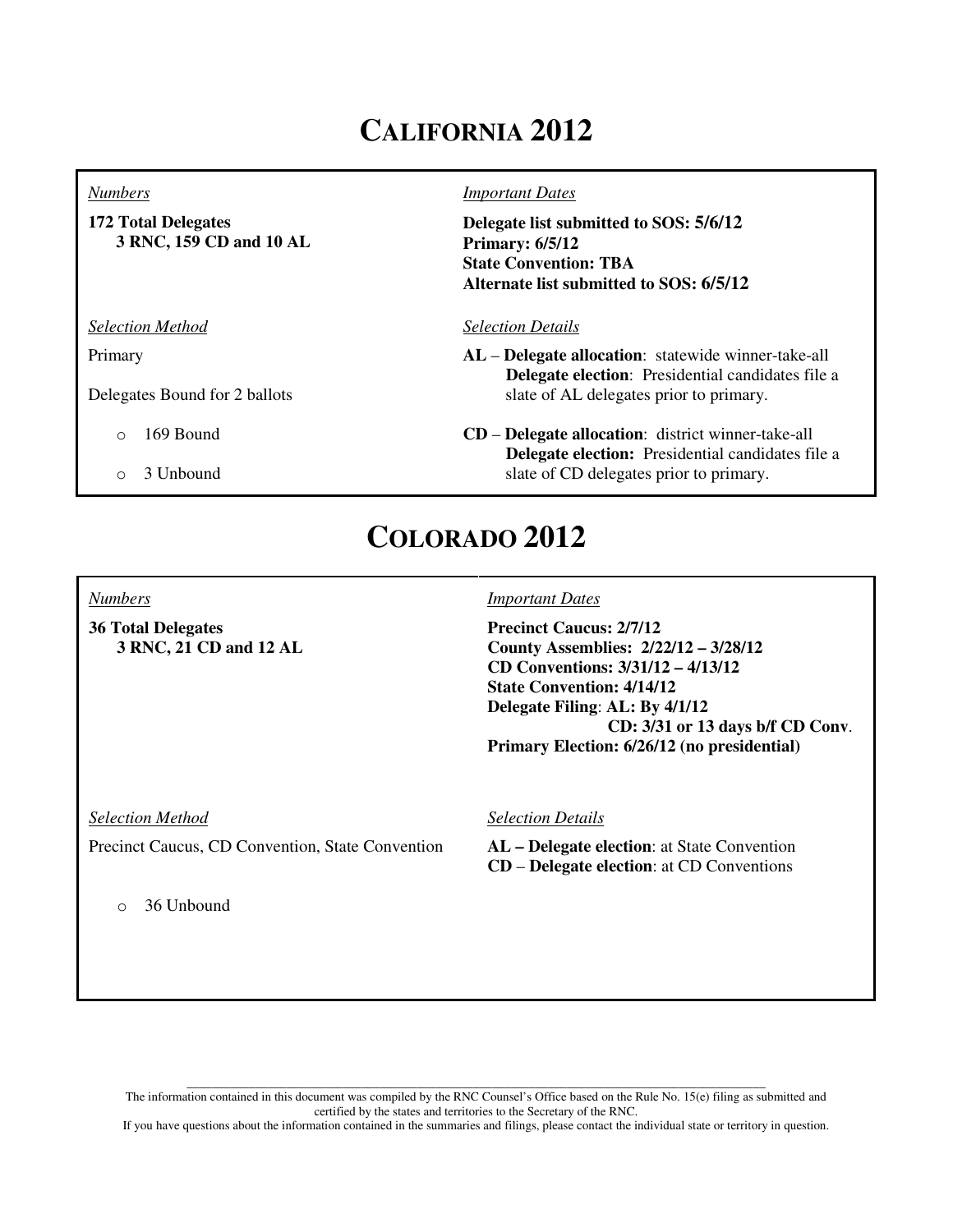# **CONNECTICUT 2012**

### *Numbers*

### **28 Total Delegates**

• **3 RNC, 15 CD and 10 AL** 

*Selection Method*

Primary (Closed)

Delegates Bound for 1 Ballot

- o 25 Bound
- o 3 Unbound

### *Important Dates*

### **Primary: 4/24/12**

#### **State Committee Meeting: May 2012**

#### *Selection Details*

**AL** – **Delegate allocation**: Delegates allocated proportionally with a 20% threshold of statewide vote. If rounding leads to 1 less delegate than CT is entitled, candidate with most votes is awarded the delegate. Winnertake-all if receive 50% plus.  **Delegate election**: Winning Presidential candidate files a slate of delegates.

**CD** – **Delegate allocation:** Winner by plurality for each district shall be allocated all delegates from that district.  **Delegate election**: Winning Presidential candidate files a slate of delegates.

## **DELAWARE 2012**

#### *Numbers*

**17 Total Delegates 3 RNC, 3 CD and 11 AL**

*Selection Method*

Primary

Delegates Bound for 1 Ballot

o 17 Bound

#### *Important Dates*

**Primary: 4/24/12 Convention District Mtgs: TBA State Convention: 4/28/2012**

*Selection Details*

- **AL Delegate allocation**: Winner-take-all  **Delegate election**: At State Convention
- **CD Delegate allocation**: Winner-take-all  **Delegate election**: At State Convention

\_\_\_\_\_\_\_\_\_\_\_\_\_\_\_\_\_\_\_\_\_\_\_\_\_\_\_\_\_\_\_\_\_\_\_\_\_\_\_\_\_\_\_\_\_\_\_\_\_\_\_\_\_\_\_\_\_\_\_\_\_\_\_\_\_\_\_\_\_\_\_\_\_\_\_\_\_\_\_\_\_\_\_\_\_\_\_\_\_\_\_\_\_ The information contained in this document was compiled by the RNC Counsel's Office based on the Rule No. 15(e) filing as submitted and certified by the states and territories to the Secretary of the RNC.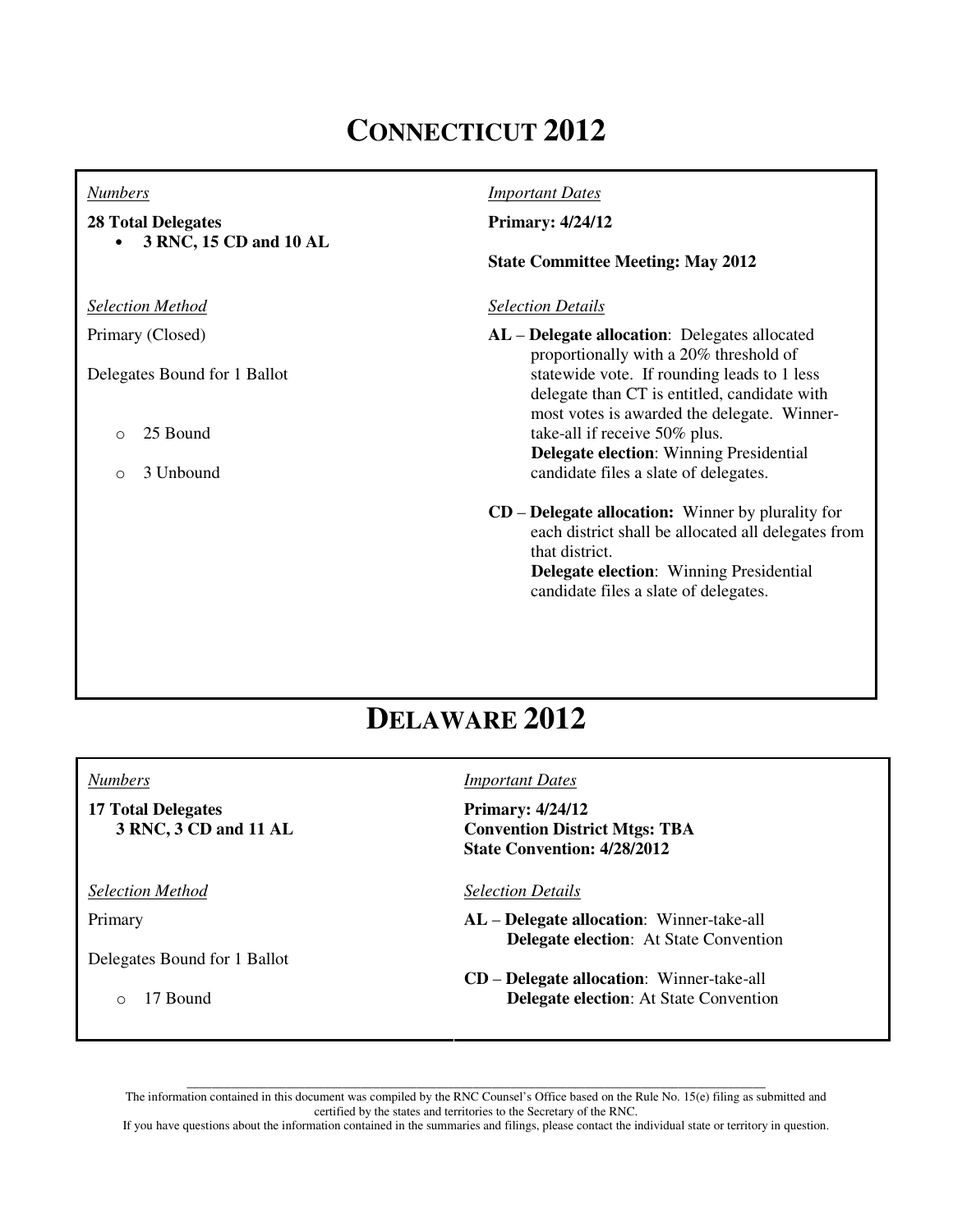# **DISTRICT OF COLUMBIA 2012**

*Numbers*

**19 Total Delegates 3 RNC and 16 AL**

*Selection Method*

Primary

Delegates Bound until released

o 16 Bound

o 3 Unbound

*Important Dates*

**Delegate Filing: By 1/4/12 Primary: 4/3/12**

*Selection Details*

**AL** – **Delegate allocation**: winner-take-all  **Delegate election**: Presidential candidates submit a slate of delegates prior to the primary.

**CD** – N/A

## **FLORIDA 2012**

*Numbers*

**50Total Delegates Penalized 49 delegates per Rule No. 16**

*Selection Method*

Primary

Delegates Bound for 3 Ballots

o 50 Bound

#### *Important Dates*

**Primary: 1/31/12 CD Conventions: (TBD) State Exec. Meeting: (TBD)**

*Selection Details\**

**AL** – **Delegate allocation**: winner-take-all per statewide vote  **Delegate election**: By State Executive Board

**CD** – **Delegate allocation**: winner-take-all per CD **Delegate election**: At CD Meetings

\* If Florida is penalized under Rule 16, all delegates are At-Large. State Party Rule 10.

\_\_\_\_\_\_\_\_\_\_\_\_\_\_\_\_\_\_\_\_\_\_\_\_\_\_\_\_\_\_\_\_\_\_\_\_\_\_\_\_\_\_\_\_\_\_\_\_\_\_\_\_\_\_\_\_\_\_\_\_\_\_\_\_\_\_\_\_\_\_\_\_\_\_\_\_\_\_\_\_\_\_\_\_\_\_\_\_\_\_\_\_\_ The information contained in this document was compiled by the RNC Counsel's Office based on the Rule No. 15(e) filing as submitted and certified by the states and territories to the Secretary of the RNC.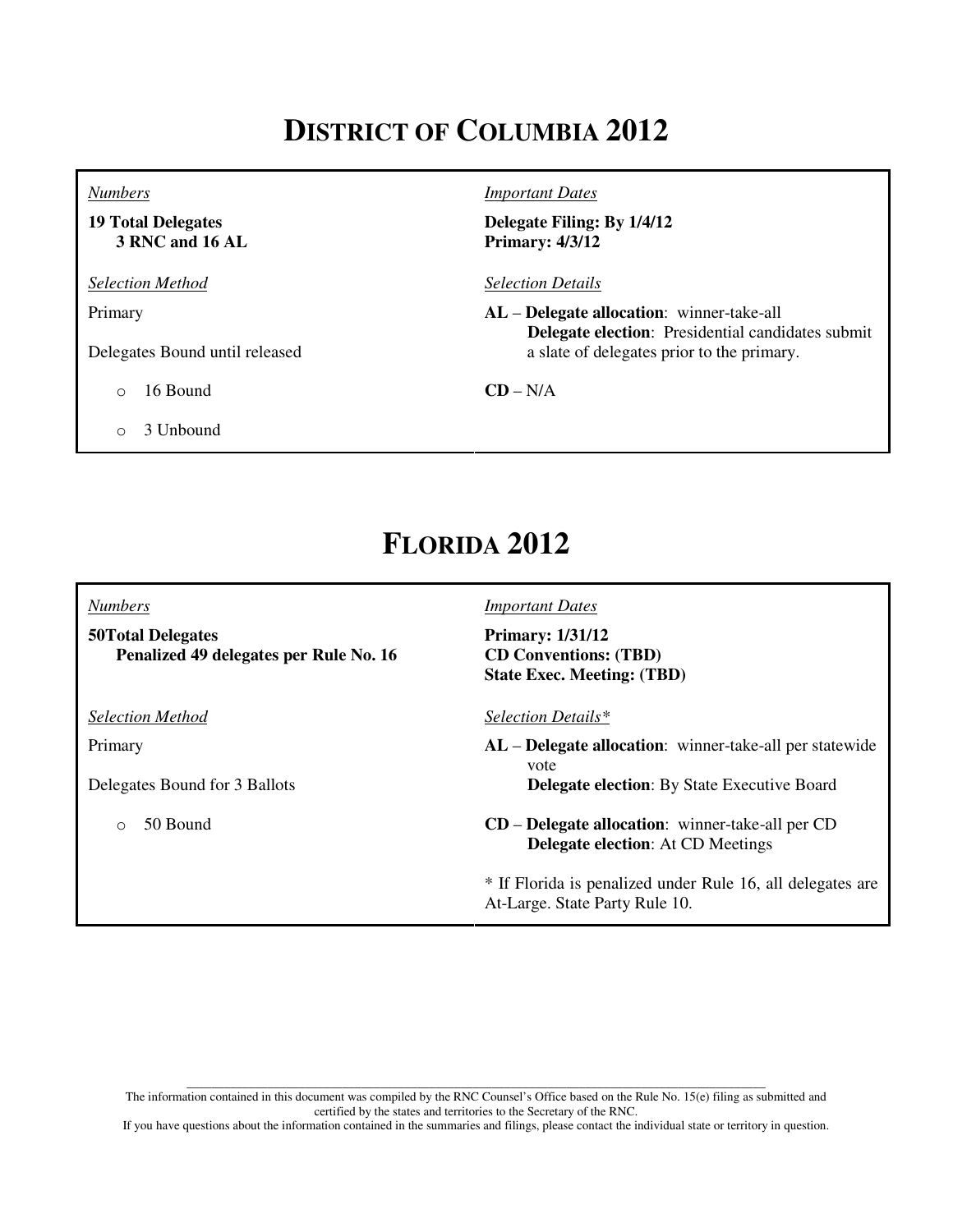# **GEORGIA 2012**

#### *Numbers*

### **76 Total Delegates 3 RNC, 42 CD and 31 AL**

*Selection Method*

Primary

Delegates Bound for 2 Ballots

o 76 Bound

#### *Important Dates*

**Primary: 3/6/12 Precinct Meetings: 2/18/12 & 3/10/12 County Conventions: 3/10/12 CD Conventions: 4/14/12 State Convention: 5/18-19/12**

#### *Selection Details*

**AL** – **Delegate allocation**: AL delegates and Alternates shall be allocated by numerical slot to the candidates receiving more than 20% of the vote based on his or her percentage of the statewide primary.  **Delegate election**: At State Convention

**CD** – **Delegate allocation**: The highest vote getter shall be allocated 2 delegates and alternates and the second highest vote getter shall be allocated 1 delegate and alternate. Any candidate who receives a majority of the vote in a Congressional District's Primary shall be allocated all CD delegates from that district.  **Delegate election**: At CD Conventions

## **GUAM 2012**

| <i>Numbers</i>                             | <i>Important Dates</i>                                                                       |
|--------------------------------------------|----------------------------------------------------------------------------------------------|
| <b>9 Total Delegates</b><br>3 RNC and 6 AL | Territorial Convention: $2/18/12 - 6/30/12$                                                  |
| <b>Selection Method</b>                    | <b>Selection Details</b>                                                                     |
| <b>Territorial Convention</b>              | $AL$ – Delegate allocation: $n/a$<br><b>Delegate election:</b> at Organizational Convention. |
| Delegates Unbound                          |                                                                                              |
| 9 Unbound<br>$\bigcirc$                    | $CD - n/a$                                                                                   |

\_\_\_\_\_\_\_\_\_\_\_\_\_\_\_\_\_\_\_\_\_\_\_\_\_\_\_\_\_\_\_\_\_\_\_\_\_\_\_\_\_\_\_\_\_\_\_\_\_\_\_\_\_\_\_\_\_\_\_\_\_\_\_\_\_\_\_\_\_\_\_\_\_\_\_\_\_\_\_\_\_\_\_\_\_\_\_\_\_\_\_\_\_ The information contained in this document was compiled by the RNC Counsel's Office based on the Rule No. 15(e) filing as submitted and certified by the states and territories to the Secretary of the RNC.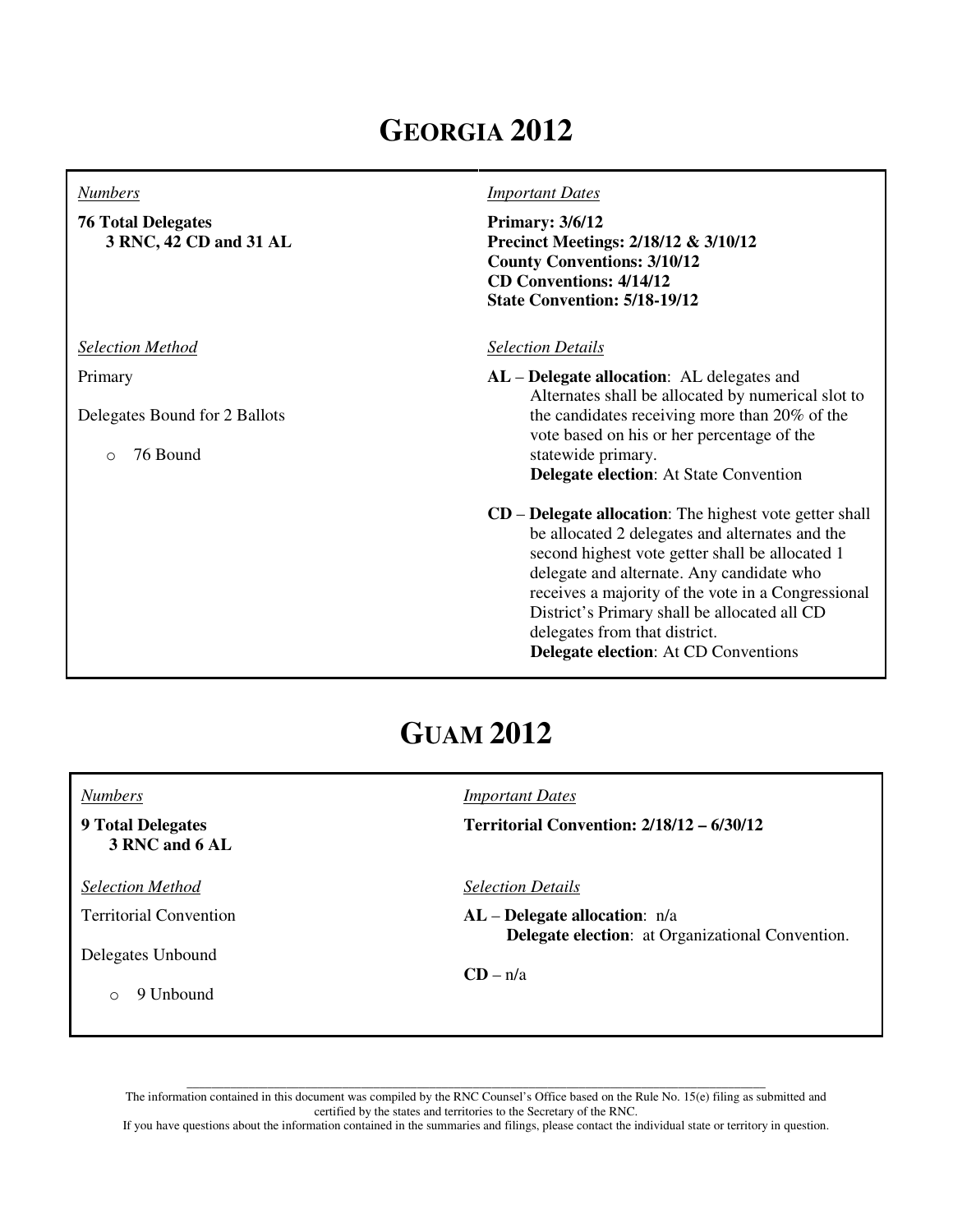# **HAWAII 2012**

### *Numbers*

**20 Total Delegates 3 RNC, 6 CD and 11 AL**

*Selection Method*

Precinct Caucus, State Convention

Delegates Bound for 1 Ballot

o 17 bound

o 3 unbound

#### *Important Dates*

**Precinct Caucuses: 3/13/2012 State Convention: TBA** 

### *Selection Details*

- **AL Delegate allocation**: Allocated proportionally based on the caucus vote tally.  **Delegate election**: Appointed by the Hawaii Leadership Committee designated by each Presidential candidate
- **CD Delegate allocation**: Allocated proportionally based on the caucus vote tally.  **Delegate election**: Appointed by the Hawaii Leadership Committee designated by each Presidential candidate

# **IDAHO 2012**

| <b>Numbers</b>                                        | <b>Important Dates</b>                                                                                                                                                                                                           |
|-------------------------------------------------------|----------------------------------------------------------------------------------------------------------------------------------------------------------------------------------------------------------------------------------|
| <b>32 Total Delegates</b><br>3 RNC, 6 CD and 23 AL    | Caucus: March 6, 2012<br><b>Primary: May 15, 2012</b><br>Delegate Filing: May 22, 2012<br><b>County Conventions: May 25, 2012</b><br><b>Legislative District Conventions: May 26, 2012</b><br>State Convention: June 21-23, 2012 |
| <b>Selection Method</b>                               | <b>Selection Details</b>                                                                                                                                                                                                         |
| Primary, Caucus, Convention                           | AL & CD - Delegate allocation & election:<br><b>80% of Delegates:</b> proportional from caucus, 15%                                                                                                                              |
| Delegates nominated by pres. cand. bound for 1 ballot | threshold, bound; Candidates submit slate of<br>proposed delegates and state convention selects                                                                                                                                  |
| 23 Bound<br>$\bigcirc$                                | from slates.                                                                                                                                                                                                                     |
| 9 Unbound<br>$\bigcirc$                               | 20% of Delegates: selected at state convention, not<br>bound.                                                                                                                                                                    |

\_\_\_\_\_\_\_\_\_\_\_\_\_\_\_\_\_\_\_\_\_\_\_\_\_\_\_\_\_\_\_\_\_\_\_\_\_\_\_\_\_\_\_\_\_\_\_\_\_\_\_\_\_\_\_\_\_\_\_\_\_\_\_\_\_\_\_\_\_\_\_\_\_\_\_\_\_\_\_\_\_\_\_\_\_\_\_\_\_\_\_\_\_ The information contained in this document was compiled by the RNC Counsel's Office based on the Rule No. 15(e) filing as submitted and certified by the states and territories to the Secretary of the RNC.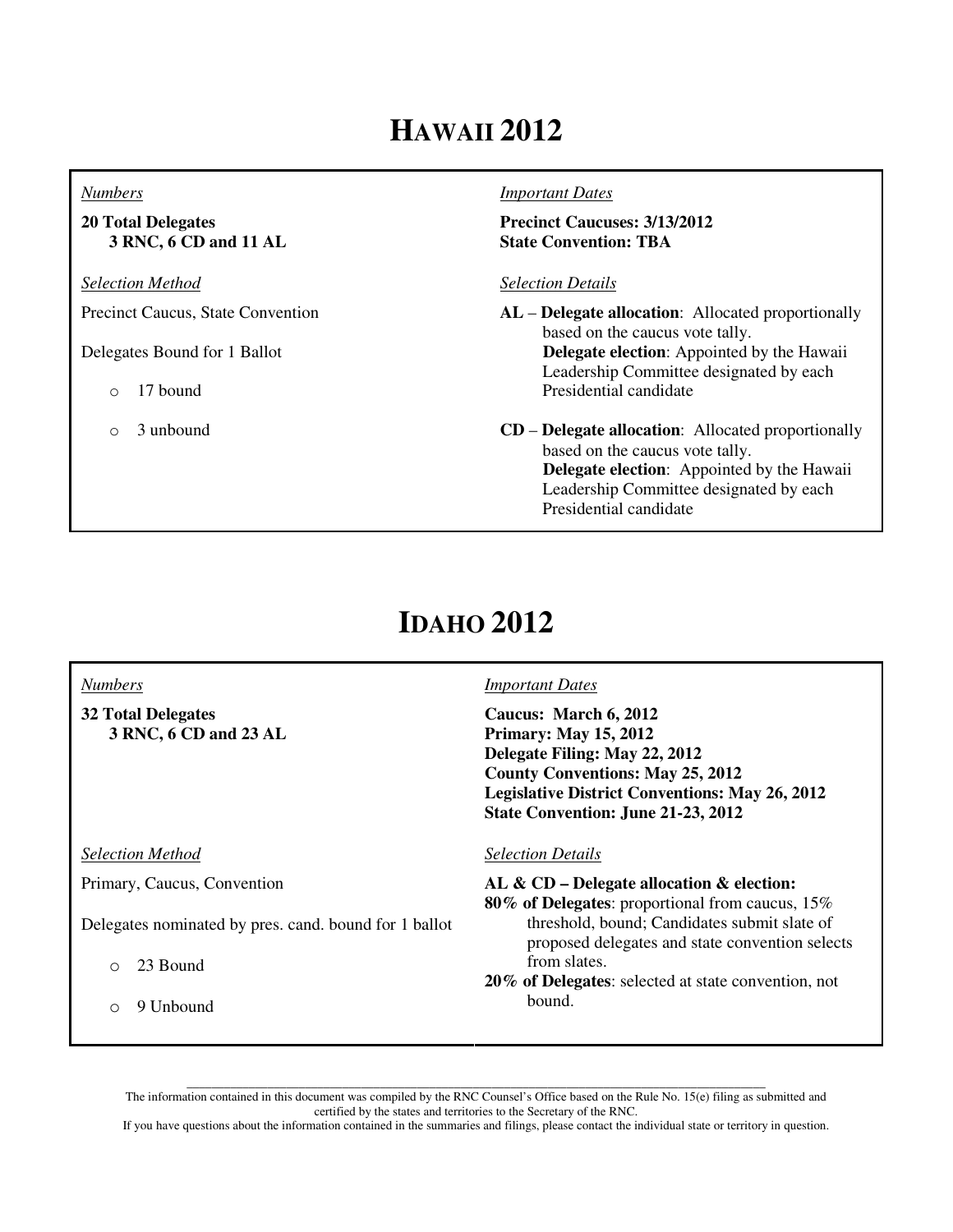## **ILLINOIS 2012**

#### *Numbers*

**69 Total Delegates 3 RNC, 54 CD and 12 AL**

*Selection Method*

Primary, Convention

o 69 Unbound

#### *Important Dates*

**Petition Start Date: 10/08/11 Delegate Filing: 1/3/2012-1/6/12 Primary: 3/20/12 State Convention: 6/8-9/12**

#### *Selection Details*

**AL** – **Delegate allocation**: n/a  **Delegate election**: At State Convention

**CD** – **Delegate allocation**: Directly elected on primary ballot by presidential preference  **Delegate election**: Directly elected on primary ballot by presidential preference

## **INDIANA 2012**

#### *Numbers*

**46 Total Delegates 3 RNC, 27 CD and 16 AL**

*Selection Method*

Primary, Convention

AL Delegates Not Bound

CD Delegates Bound for 1 Ballot

o 27 Bound

o 19 Unbound

#### *Important Dates*

**Primary: 5/08/12 Delegate Filing: 5/22/12 CD Convention: No earlier than 6/08/12 State Convention:6/08/2012 - 6/09/12**

*Selection Details*

- **AL Delegate allocation**: n/a  **Delegate election**: At state convention
- **CD Delegate allocation**: Winner-take-all per CD vote  **Delegate election**: At CD Caucuses

\_\_\_\_\_\_\_\_\_\_\_\_\_\_\_\_\_\_\_\_\_\_\_\_\_\_\_\_\_\_\_\_\_\_\_\_\_\_\_\_\_\_\_\_\_\_\_\_\_\_\_\_\_\_\_\_\_\_\_\_\_\_\_\_\_\_\_\_\_\_\_\_\_\_\_\_\_\_\_\_\_\_\_\_\_\_\_\_\_\_\_\_\_ The information contained in this document was compiled by the RNC Counsel's Office based on the Rule No. 15(e) filing as submitted and certified by the states and territories to the Secretary of the RNC.

If you have questions about the information contained in the summaries and filings, please contact the individual state or territory in question.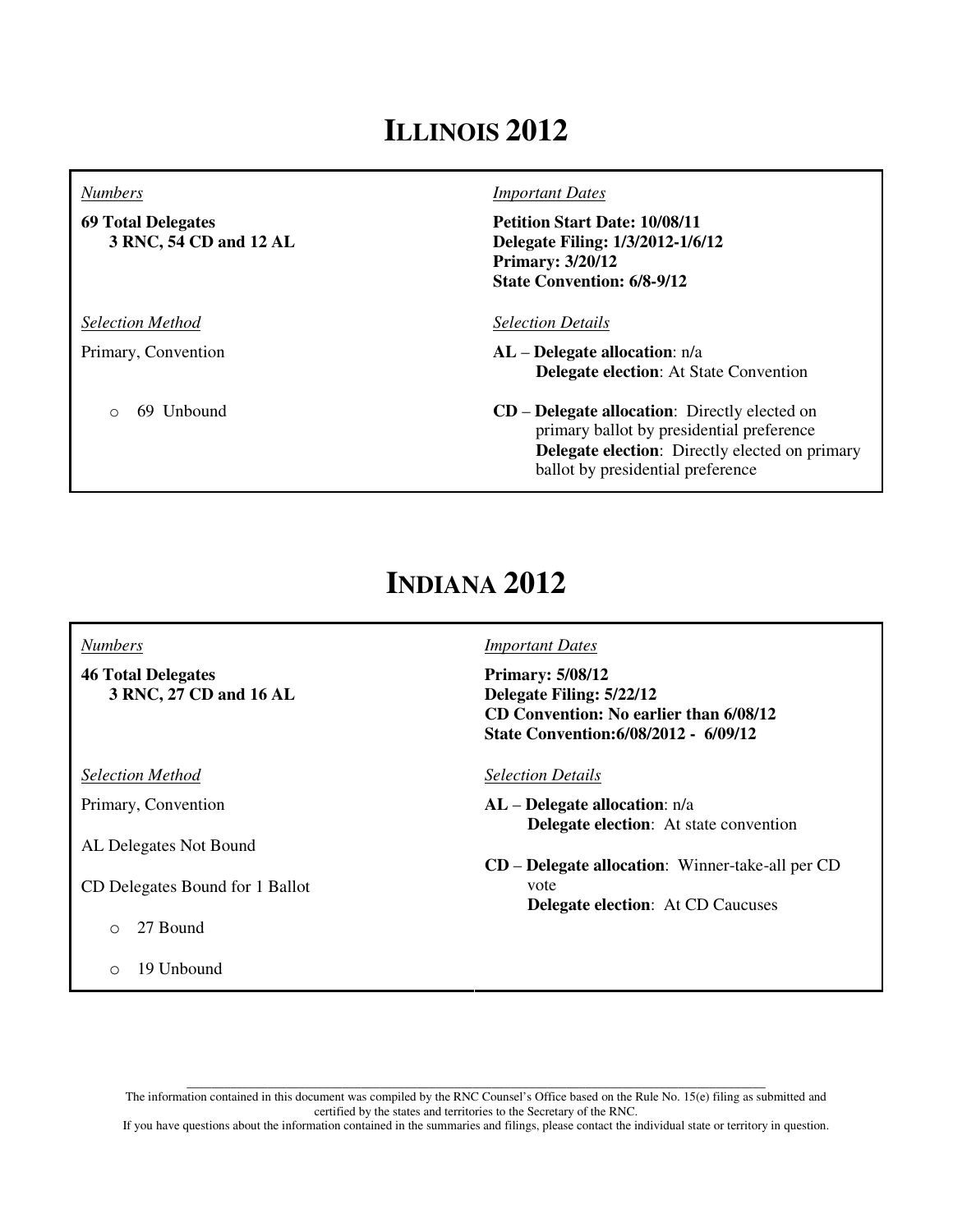## **IOWA 2012**

| <b>Numbers</b>                                      | <b>Important Dates</b>                                                                                                                                                                     |
|-----------------------------------------------------|--------------------------------------------------------------------------------------------------------------------------------------------------------------------------------------------|
| <b>28 Total Delegates</b><br>3 RNC, 12 CD and 13 AL | <b>Precinct Caucuses: 1/03/12</b><br><b>County Conventions: 3/10/12</b><br><b>CD Presidential Caucuses: 4/21/12</b><br><b>State Convention: 6/16/12</b><br><b>Primary Election: 6/5/12</b> |
| <b>Selection Method</b>                             | <b>Selection Details</b>                                                                                                                                                                   |
| Caucus, Convention                                  | $AL$ – Delegate allocation: $n/a$<br><b>Delegate election:</b> At State Convention                                                                                                         |
| 28 Unbound<br>∩                                     | $CD$ – Delegate allocation: $n/a$<br><b>Delegate election:</b> At CD Presidential Caucus                                                                                                   |

# **KANSAS 2012**

**40 Total Delegates 3 RNC, 12 CD and 25 AL**

*Selection Method*

*Numbers*

Caucus, Convention

Delegates Bound

o 40 Bound

*Important Dates*

**CD Caucus: 3/10/12 District Conv.: 4/23/12 State Cmmte Mtg.: 7/1/12**

*Selection Details*

**AL** – **Delegate allocation**: Proportional allocation based on Caucus ballot, with a 20% threshold; 3 NCM to statewide winner **Delegate election**: At State Committee Meeting

**CD** – **Delegate allocation**: Winner-take-all per CD based on CD Caucus  **Delegate election**: At CD Meetings

\_\_\_\_\_\_\_\_\_\_\_\_\_\_\_\_\_\_\_\_\_\_\_\_\_\_\_\_\_\_\_\_\_\_\_\_\_\_\_\_\_\_\_\_\_\_\_\_\_\_\_\_\_\_\_\_\_\_\_\_\_\_\_\_\_\_\_\_\_\_\_\_\_\_\_\_\_\_\_\_\_\_\_\_\_\_\_\_\_\_\_\_\_ The information contained in this document was compiled by the RNC Counsel's Office based on the Rule No. 15(e) filing as submitted and certified by the states and territories to the Secretary of the RNC.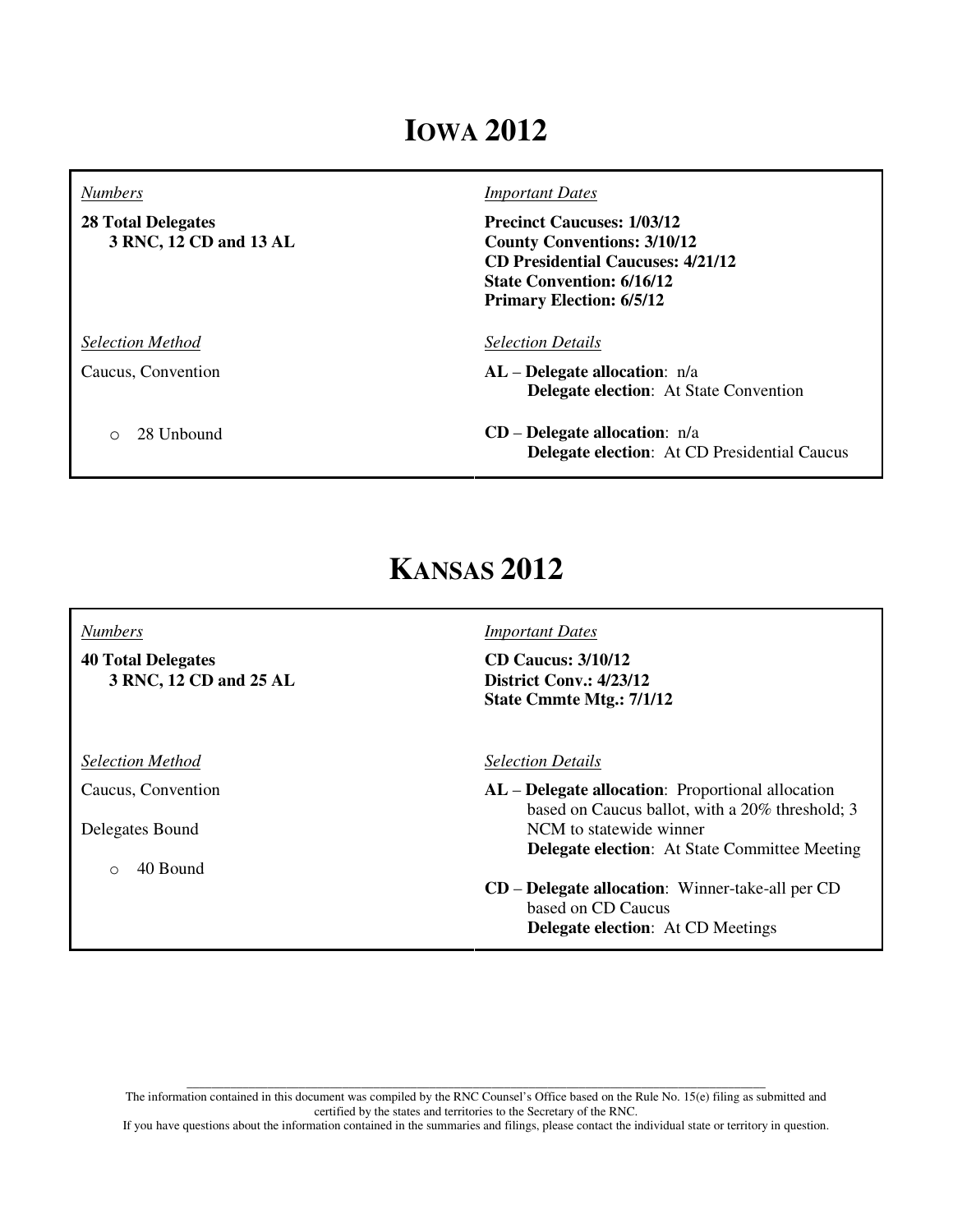# **KENTUCKY 2012**

| <b>Numbers</b>                                      | <b>Important Dates</b>                                                                                                                                                                                                                             |
|-----------------------------------------------------|----------------------------------------------------------------------------------------------------------------------------------------------------------------------------------------------------------------------------------------------------|
| <b>45 Total Delegates</b><br>3 RNC, 18 CD and 24 AL | <b>Primary: 5/22/2012</b><br>Precinct Conventions: b/t 3/1/2012 – 3/31/2012,<br>3/17/2012 default<br>County Meetings: 3/1/2012 – 4/15/2012 (default<br>3/17/2012<br>CD Conventions: b/tw 4/26/2012 – 6/5/2012<br><b>State Convention: 6/9/2012</b> |
| <b>Selection Method</b>                             | <b>Selection Details</b>                                                                                                                                                                                                                           |
| Primary, Caucus, Convention                         | $AL$ – Delegate allocation: proportional with 15%<br>threshold                                                                                                                                                                                     |
| Delegates Bound                                     | <b>Delegate election:</b> At State Convention                                                                                                                                                                                                      |
| 42 Bound<br>$\bigcirc$                              | $CD$ – Delegate allocation: proportional with 15%<br>threshold                                                                                                                                                                                     |
| 3 Unbound<br>Ω                                      | <b>Delegate election:</b> At CD Conventions                                                                                                                                                                                                        |

# **LOUISIANA 2012**

### *Numbers*

**46 Total Delegates 3 RNC, 18 CD and 25 AL**

*Selection Method*

Primary/Caucus/Convention

Delegates:

AL – bound, if allocated

CD – unbound

o 25 May be bound (depending on election results)

o 21 Unbound

*Important Dates*

**Primary: 3/24/2012 CD Caucus: TBA State Convention: 6/2/2012** 

*Selection Details*

**AL** – **Delegate allocation**: Proportional allocation with a 25% threshold  **Delegate election**: At State Convention

**CD** – **Delegate allocation**: n/a  **Delegate election**: CD Meetings at State Convention elects CD delegates that are "uncommitted"

\_\_\_\_\_\_\_\_\_\_\_\_\_\_\_\_\_\_\_\_\_\_\_\_\_\_\_\_\_\_\_\_\_\_\_\_\_\_\_\_\_\_\_\_\_\_\_\_\_\_\_\_\_\_\_\_\_\_\_\_\_\_\_\_\_\_\_\_\_\_\_\_\_\_\_\_\_\_\_\_\_\_\_\_\_\_\_\_\_\_\_\_\_ The information contained in this document was compiled by the RNC Counsel's Office based on the Rule No. 15(e) filing as submitted and certified by the states and territories to the Secretary of the RNC.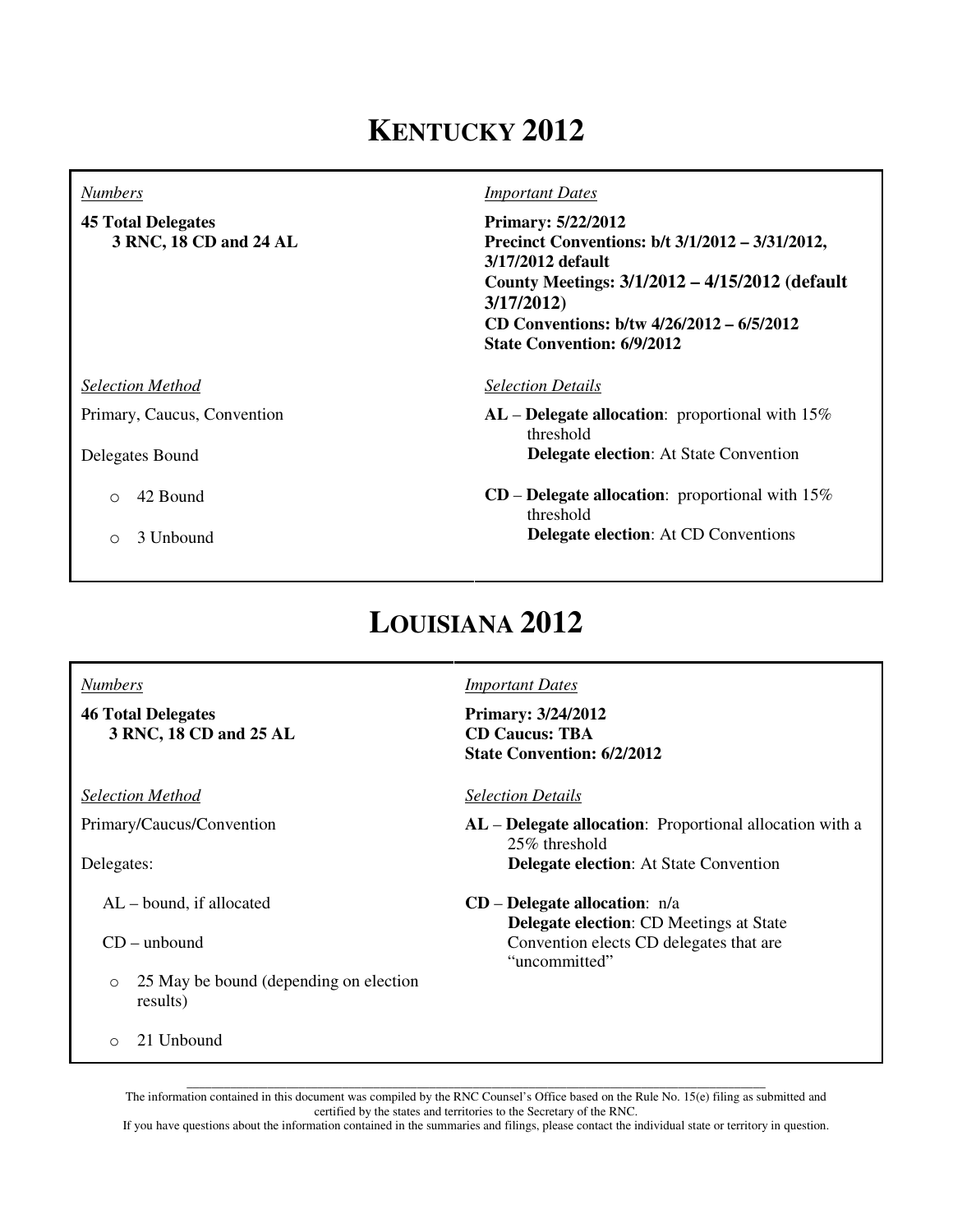# **MAINE 2012**

#### *Numbers*

**24 Total Delegates 3 RNC, 6 CD and 15 AL**

*Selection Method*

Closed Caucus, Convention

Delegates Not Bound

o 24 Unbound

#### *Important Dates*

**Municipal Caucuses: 2/4/2012 – 2/11/2012 District Caucuses: 5/5/2012 State Convention: 5/5/2012**

### *Selection Details*

- **AL Delegate allocation**: n/a  **Delegate election**: State Convention elects AL delegates as uncommitted.
- **CD Delegate allocation**: n/a  **Delegate election**: CD Caucus elects CD delegates as uncommitted.

## **MARYLAND 2012**

#### *Numbers*

**37 Total Delegates 3 RNC, 24 CD and 10 AL**

*Selection Method*

Primary

Delegates Bound for 2 Ballots

- o 34 Bound
- o 3 Unbound

### *Important Dates*

**CD Delegate Filing: 1/11/2012 Primary: 4/3/2012 AL Delegate Filing:4/14/2012 State Convention: 4/28/2012**

#### *Selection Details*

**AL** – **Delegate allocation**: Winner-take-all per statewide vote  **Delegate election**: At State Convention

**CD** – **Delegate allocation**: Winner-take-all per CD  **Delegate election**: Directly elected on primary ballot.

\_\_\_\_\_\_\_\_\_\_\_\_\_\_\_\_\_\_\_\_\_\_\_\_\_\_\_\_\_\_\_\_\_\_\_\_\_\_\_\_\_\_\_\_\_\_\_\_\_\_\_\_\_\_\_\_\_\_\_\_\_\_\_\_\_\_\_\_\_\_\_\_\_\_\_\_\_\_\_\_\_\_\_\_\_\_\_\_\_\_\_\_\_ The information contained in this document was compiled by the RNC Counsel's Office based on the Rule No. 15(e) filing as submitted and certified by the states and territories to the Secretary of the RNC.

If you have questions about the information contained in the summaries and filings, please contact the individual state or territory in question.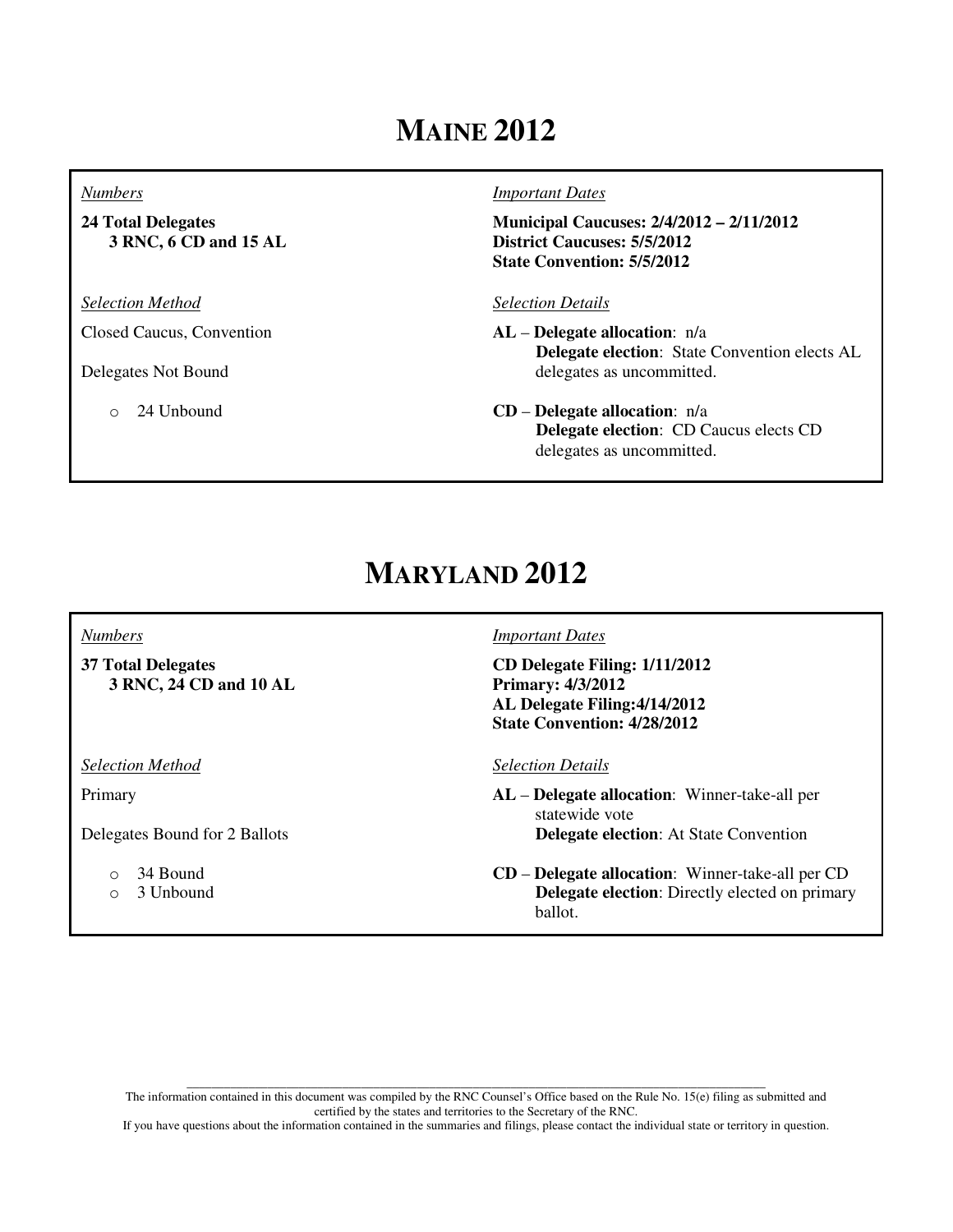## **MASSACHUSETTS 2012**

#### *Numbers*

**41 Total Delegates 3 RNC, 27 CD and 11 AL**

*Selection Method*

Primary, Caucus, State Committee Meeting

Delegates Bound for 1 Ballot

- o 38 Bound
- o 3 Unbound

*Important Dates*

**Primary: 3/6/2012 CD Caucus: 5/5/2012 State Committee Mtg.: No later than 6/19/2012 (within 45 days of CD caucuses)** 

*Selection Details*

**AL** – **Delegate allocation**: Proportional with 15% threshold  **Delegate election**: At State Committee Meeting

**CD** – **Delegate allocation**: Proportional with 15% threshold  **Delegate election**: At District Caucuses

# **MICHIGAN 2012**

### *Numbers*

**30 Total Delegates**  Penalized 29 delegates per Rule No. 16

*Selection Method*

Primary, Convention

Delegates Bound for 1 Ballot

o 30 Bound

#### *Important Dates*

**Primary: 2/28/12 County Conventions: 5/3/12 CD Caucus: 5/18/12 State Convention: 5/19/12**

*Selection Details*

**AL** – **Delegate allocation**: Proportional if candidate reaches 15% threshold.  **Delegate election**: At State Convention

**CD** – **Delegate allocation**: Winner-take-all per CD  **Delegate election**: At CD Caucuses

\_\_\_\_\_\_\_\_\_\_\_\_\_\_\_\_\_\_\_\_\_\_\_\_\_\_\_\_\_\_\_\_\_\_\_\_\_\_\_\_\_\_\_\_\_\_\_\_\_\_\_\_\_\_\_\_\_\_\_\_\_\_\_\_\_\_\_\_\_\_\_\_\_\_\_\_\_\_\_\_\_\_\_\_\_\_\_\_\_\_\_\_\_ The information contained in this document was compiled by the RNC Counsel's Office based on the Rule No. 15(e) filing as submitted and certified by the states and territories to the Secretary of the RNC.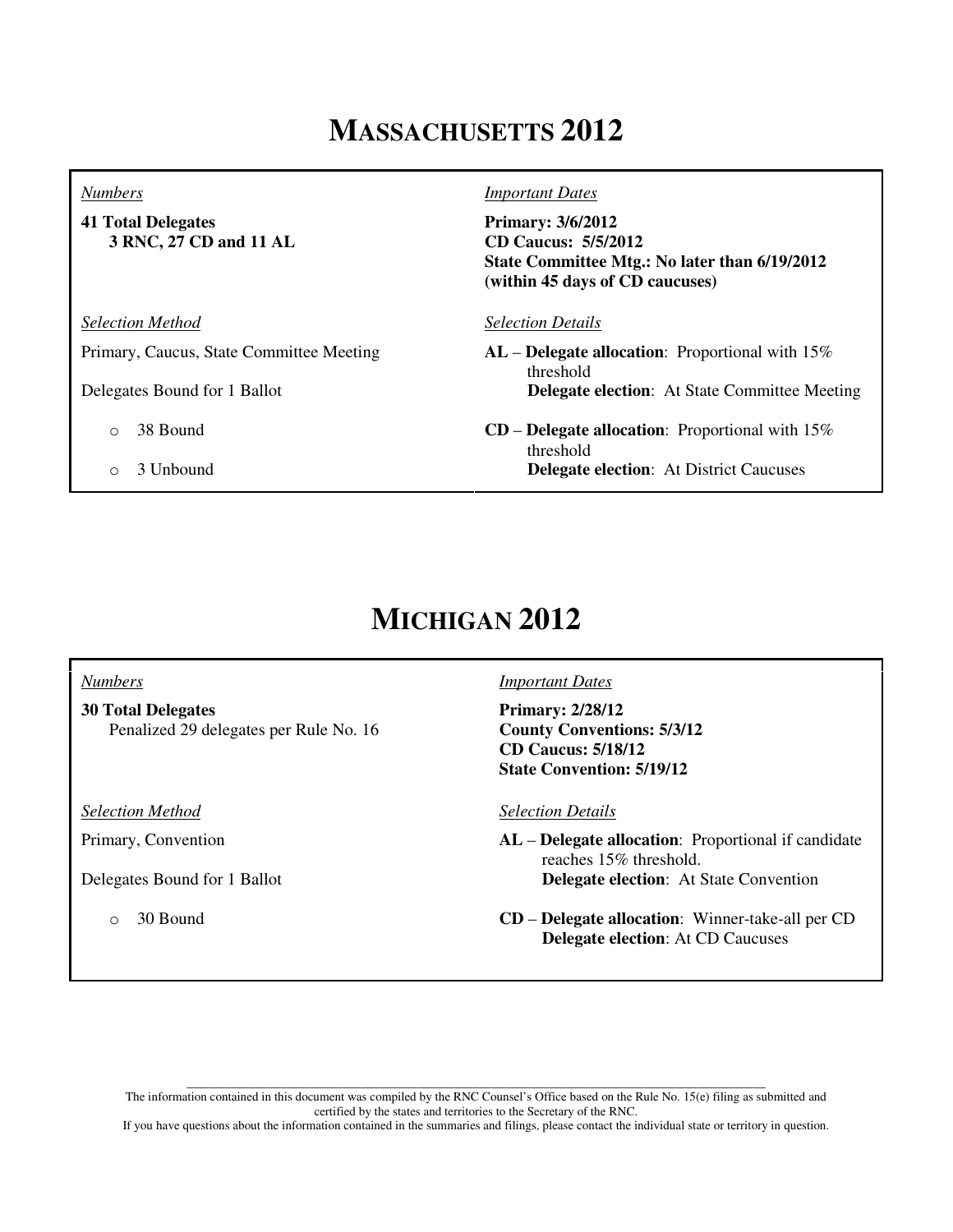# **MINNESOTA 2012**

#### *Numbers*

**40 Total Delegates 3 RNC, 24 CD and 13 AL**

*Selection Method*

Caucus, Convention

Delegates Generally Not Bound; AL delegates may be bound for 1 ballot if State Conv. votes to bind.

o 40 Unbound (at this point)

*Important Dates*

**Precinct Caucuses: 2/7/2012 at 7 p.m. BPOU Conventions: 2/17/2012 – 3/31/2012 CD Conventions: 4/14/2012 – 4/21/2012 State Convention: 5/5/2012**

#### *Selection Details*

**CD** – **Delegate allocation**: n/a

**AL** – **Delegate allocation**: n/a unless State Convention votes to bind.  **Delegate election**: At State Convention

 **Delegate election**: At CD Convention

# **MISSISSIPPI 2012**

*Numbers*

**40 Total Delegates 3 RNC, 12 CD and 25 AL**

*Selection Method*

Primary, Precinct Meetings, State Convention

Delegates Bound Until Released

- o 37 Bound
- o 3 Unbound

#### *Important Dates*

**Presidential Preference Primary: 3/13/2012 Precinct Caucuses: 4/28/ 2012 Delegate Candidacy Filing: 5/1/2012 State Convention: 5/19/ 2012** 

*Selection Details*

**AL** – **Delegate allocation**: Proportional, with 15% threshold  **Delegate election**: At State Convention

**CD** – **Delegate allocation**: Proportional, with 15% threshold  **Delegate election**: At District Caucuses

\_\_\_\_\_\_\_\_\_\_\_\_\_\_\_\_\_\_\_\_\_\_\_\_\_\_\_\_\_\_\_\_\_\_\_\_\_\_\_\_\_\_\_\_\_\_\_\_\_\_\_\_\_\_\_\_\_\_\_\_\_\_\_\_\_\_\_\_\_\_\_\_\_\_\_\_\_\_\_\_\_\_\_\_\_\_\_\_\_\_\_\_\_ The information contained in this document was compiled by the RNC Counsel's Office based on the Rule No. 15(e) filing as submitted and certified by the states and territories to the Secretary of the RNC.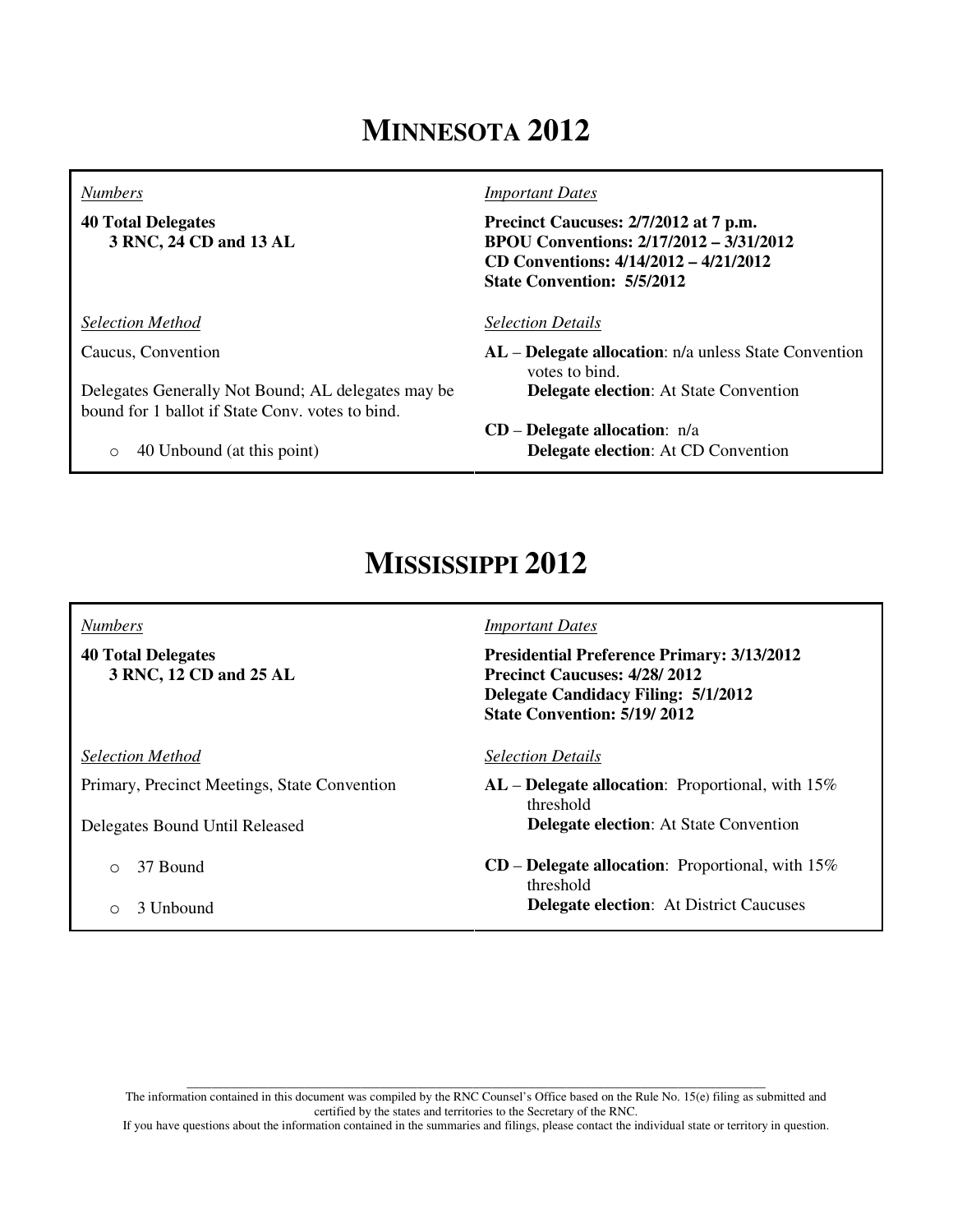# **MISSOURI 2012**

#### *Numbers*

**52 Total Delegates 3 RNC, 24 CD and 25 AL**

*Selection Method*

Caucus/Convention

Delegates Bound for 1 Ballot

o 52 Bound

#### *Important Dates*

**Primary: 2/7/2012 (non-binding) Local Caucuses: 3/17/2012 District Conventions: 4/21/2012 State Convention: 6/1/2012 – 6/2/2012** 

#### *Selection Details*

**AL** – **Delegate allocation**: By slate at State Convention  **Delegate election**: At State Convention

**CD** – **Delegate allocation**: At District Convention  **Delegate election**: At District Conventions

## **MONTANA 2012**

*Numbers*

**26 Total Delegates 3 RNC, 3 CD and 20 AL**

*Selection Method*

Advisory Primary, Convention

o 26 Unbound

#### *Important Dates*

**County Convention: No later than 6/4/12 Non-binding Primary: 6/05/2012 State Convention: 6/14/12 – 6/16/12**

*Selection Details*

**AL** – **Delegate allocation**: N/A (nonbinding primary)  **Delegate election**: At State Convention

**CD** – **Delegate allocation**: N/A (nonbinding primary)  **Delegate election**: At State Convention

\_\_\_\_\_\_\_\_\_\_\_\_\_\_\_\_\_\_\_\_\_\_\_\_\_\_\_\_\_\_\_\_\_\_\_\_\_\_\_\_\_\_\_\_\_\_\_\_\_\_\_\_\_\_\_\_\_\_\_\_\_\_\_\_\_\_\_\_\_\_\_\_\_\_\_\_\_\_\_\_\_\_\_\_\_\_\_\_\_\_\_\_\_ The information contained in this document was compiled by the RNC Counsel's Office based on the Rule No. 15(e) filing as submitted and certified by the states and territories to the Secretary of the RNC.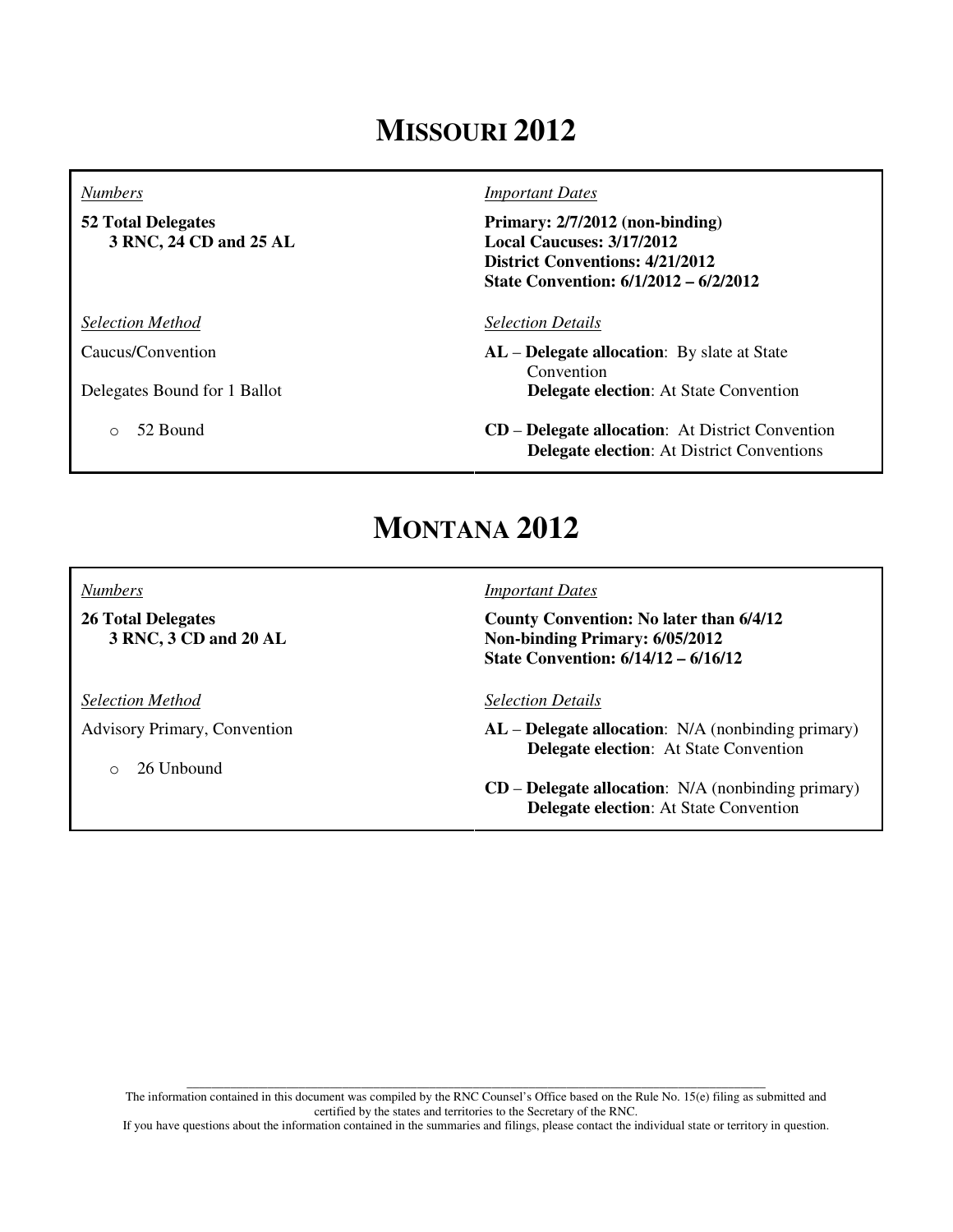# **NEBRASKA 2012**

#### *Numbers*

**35 Total Delegates 3 RNC, 9 CD and 23 AL**

*Selection Method*

Non-Binding Primary, Convention

Delegates are bound for 2 ballots to use "best efforts" to vote for the candidate indicated on their personal preference form, unless candidate receives less than 35% of the vote on the first ballot.

- o 32 Bound
- o 3 Unbound

#### *Important Dates*

**Non-Binding Primary: 5/15/2012 County Conventions: 6/1/12-6/10/2012 State Convention: 7/14/2012**

### *Selection Details*

- **AL Delegate allocation**: Delegates allocated to candidate indicated on individual preference form  **Delegate election**: at State Convention
- **CD Delegate allocation**: Delegate allocated to candidate indicated on individual preference form  **Delegate election**: at CD Caucus held at State Convention

## **NEVADA 2012**

#### *Numbers*

**28 Total Delegates 3 RNC, 12 CD and 13 AL**

*Selection Method*

Primary, Convention

Delegates Bound for first round

o 28 Bound

### *Important Dates*

**Precinct Caucus: 2/4/2012 County Convention: TBA State Convention: TBA Primary Date: 6/12/12**

### *Selection Details*

- **AL Delegate allocation**: Allocated proportionally based on results of statewide preference primary  **Delegate election**: At State Convention
- **CD Delegate allocation**: Allocated proportionally based on results of preference primary  **Delegate election**: At State Convention

\_\_\_\_\_\_\_\_\_\_\_\_\_\_\_\_\_\_\_\_\_\_\_\_\_\_\_\_\_\_\_\_\_\_\_\_\_\_\_\_\_\_\_\_\_\_\_\_\_\_\_\_\_\_\_\_\_\_\_\_\_\_\_\_\_\_\_\_\_\_\_\_\_\_\_\_\_\_\_\_\_\_\_\_\_\_\_\_\_\_\_\_\_ The information contained in this document was compiled by the RNC Counsel's Office based on the Rule No. 15(e) filing as submitted and certified by the states and territories to the Secretary of the RNC.

If you have questions about the information contained in the summaries and filings, please contact the individual state or territory in question.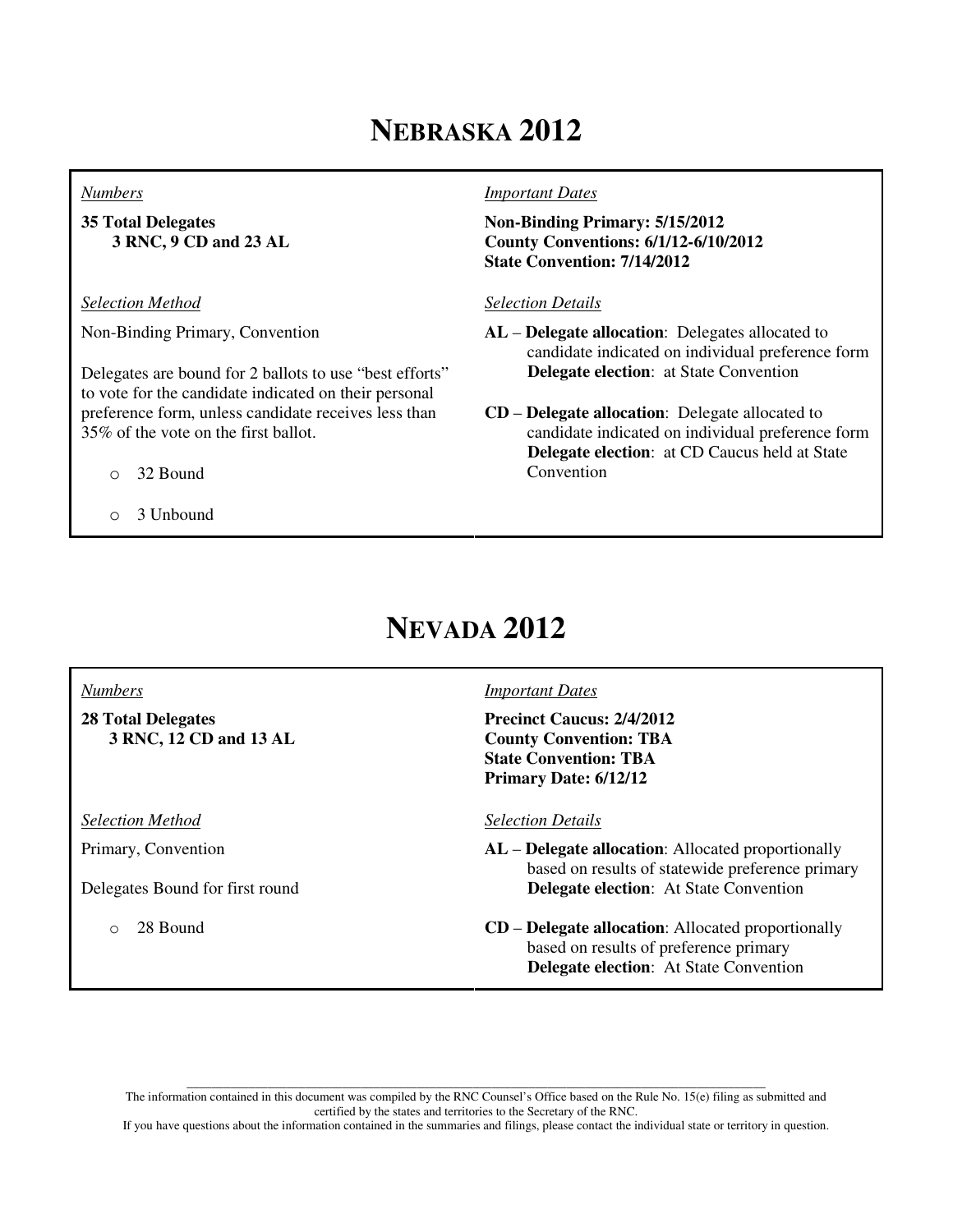# **NEW HAMPSHIRE 2012**

#### *Numbers*

**12 Total Delegates Penalized 12 delegates per Rule No. 16**

*Selection Method*

Primary

Delegates Bound

o 12 Bound

*Important Dates*

**Delegate Filing: 11/05/07 – 11/16/07 Primary: 1/08/08**

*Selection Details*

**AL** – **Delegate allocation**: Proportional with 10% threshold  **Delegate election**: Presidential candidates submit a slate of proposed delegates prior to the primary. **CD – Delegate** allocation: Proportional with 10% threshold

 **Delegate election**: Presidential candidates submit a slate of proposed delegates prior to the primary.

## **NEW JERSEY 2012**

#### *Numbers*

**50 Total Delegates 3 RNC, 36 CD and 11 AL**

*Selection Method*

Primary

Delegates Bound for first ballot

o 50 Bound

### *Important Dates*

**Presidential Primary: 6/5/2012 Delegate Candidate Filing: 4/9/2012** 

#### *Selection Details*

- **AL Delegate allocation**: Winner-take-all per statewide presidential primary vote  **Delegate election**: Directly elected on Primary Ballot in June
- **CD Delegate allocation**: Winner-take-all per statewide presidential primary vote  **Delegate election**: Directly elected on Primary ballot in June

\_\_\_\_\_\_\_\_\_\_\_\_\_\_\_\_\_\_\_\_\_\_\_\_\_\_\_\_\_\_\_\_\_\_\_\_\_\_\_\_\_\_\_\_\_\_\_\_\_\_\_\_\_\_\_\_\_\_\_\_\_\_\_\_\_\_\_\_\_\_\_\_\_\_\_\_\_\_\_\_\_\_\_\_\_\_\_\_\_\_\_\_\_ The information contained in this document was compiled by the RNC Counsel's Office based on the Rule No. 15(e) filing as submitted and certified by the states and territories to the Secretary of the RNC.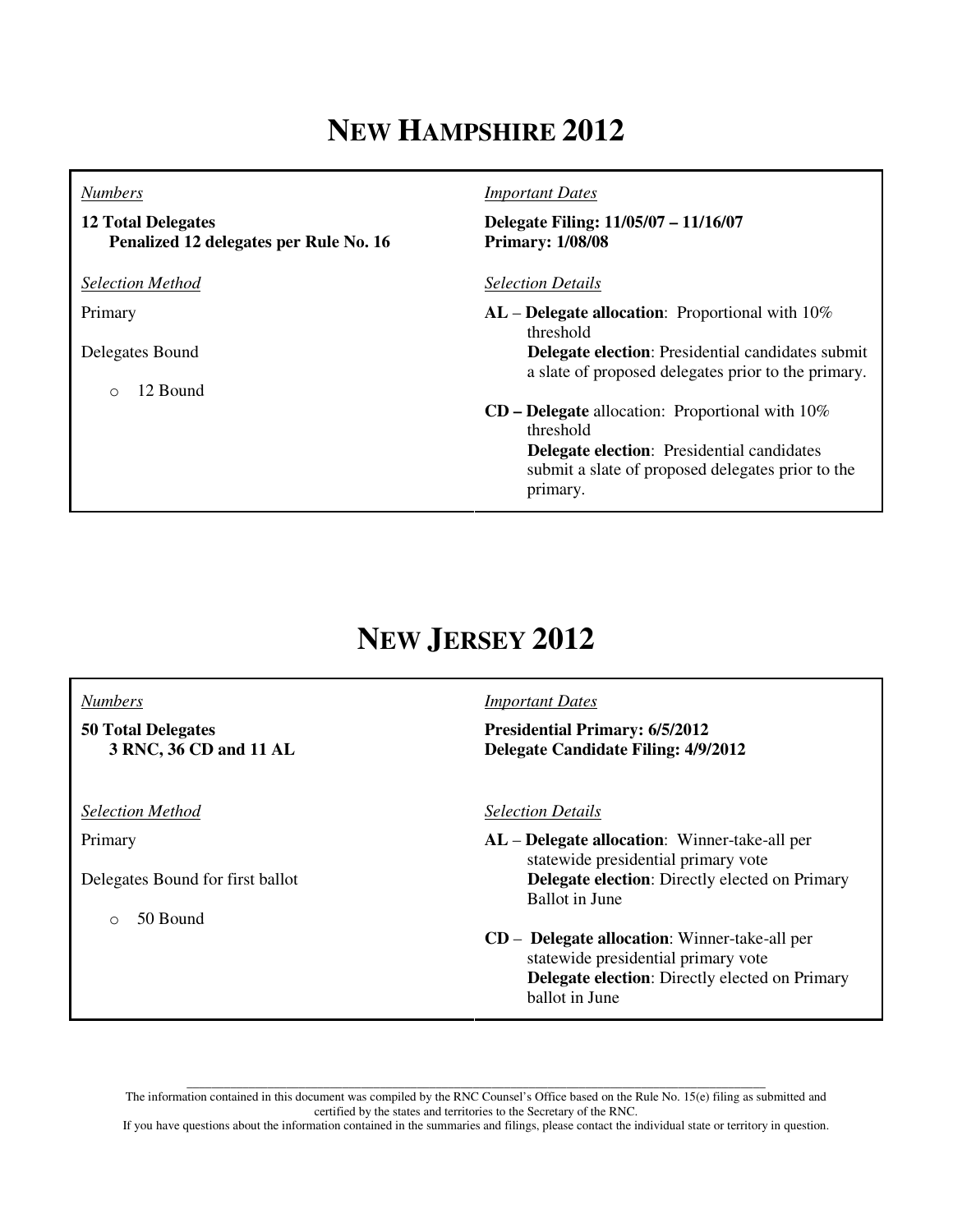# **NEW MEXICO 2012**

#### *Numbers*

**23 Total Delegates 3 RNC, 9 CD and 11 AL**

*Selection Method*

Primary, Caucus, Convention

Delegates Bound for 1 Ballot

### o 20 Bound

o 3 Unbound

### *Important Dates*

**Primary: 6/5/12 Precinct Meetings: TBA County Conventions: 5/12/2012 – 5/19/2012 State Convention: 6/16/12 (Tentatively)**

#### *Selection Details*

**AL & CD** – **Delegate allocation**: Proportionally according to primary results, as long as hit 15% threshold.  **Delegate election:** At State Convention

\_\_\_\_\_\_\_\_\_\_\_\_\_\_\_\_\_\_\_\_\_\_\_\_\_\_\_\_\_\_\_\_\_\_\_\_\_\_\_\_\_\_\_\_\_\_\_\_\_\_\_\_\_\_\_\_\_\_\_\_\_\_\_\_\_\_\_\_\_\_\_\_\_\_\_\_\_\_\_\_\_\_\_\_\_\_\_\_\_\_\_\_\_ The information contained in this document was compiled by the RNC Counsel's Office based on the Rule No. 15(e) filing as submitted and certified by the states and territories to the Secretary of the RNC.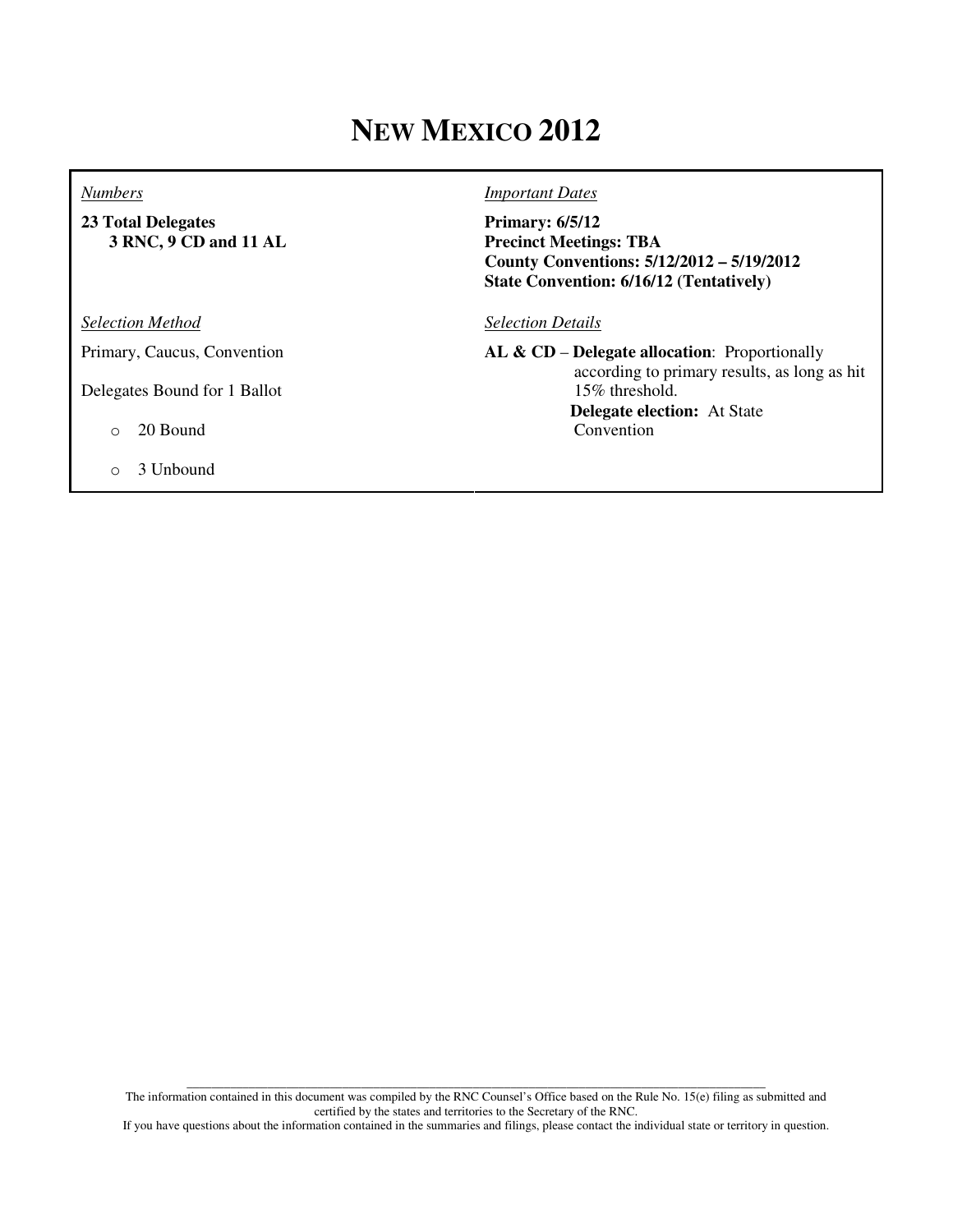# **NEW YORK 2012**

*Note: New York may have one of two possible delegate selection methods. The method will be determined by whether or not the state has enacted its new district lines prior to 01/31/2012.* 

*1.) Redistricting Finalized– 27 CDs* 

*Numbers*

**95 Total Delegates 3 RNC, 81 CD and 11 AL**

*Selection Method*

Primary, State Committee Meeting

Bound for one ballot unless released or by a 2/3 vote of similarly bound NY delegates.

- o 92 Bound
- o 3 Unbound

### *2.) Redistricting Not Finalized – 29 CDs*

*Numbers*

**95 Total Delegates 3 RNC, 58 CD and 34 AL** 

*Selection Method*

Primary, State Committee Meeting

Bound for one ballot unless released or by a 2/3 vote of similarly bound NY delegates

- o 92 Bound
- o 3 Unbound

*Important Dates*

**Candidate Delegate Filing: 1/31/12 – 2/21/12 Primary: 4/24/2012** 

### *Selection Details*

**AL** – **Delegate allocation**: Proportional allocation with 20% threshold ; Winner-take-all per statewide vote if candidate receives > 50%  **Delegate election**: At State Committee Meeting

**CD** – **Delegate allocation**: Winner of district gets two delegates, second place gets 1, with a 20% threshold ; Winner-take-all per CD vote if one candidate receives >50% of the vote  **Delegate election**: Slate of CD delegates submitted by presidential candidates

### *Selection Details*

**AL** – **Delegate allocation**: Proportional allocation with 20% threshold ; Winner-take-all per statewide vote if candidate receives > 50%  **Delegate election**: At State Committee Meeting

**CD** – **Delegate allocation**: Winner of district gets two delegates with a 20% threshold.  **Delegate election**: Slate of CD delegates submitted by presidential candidates

\_\_\_\_\_\_\_\_\_\_\_\_\_\_\_\_\_\_\_\_\_\_\_\_\_\_\_\_\_\_\_\_\_\_\_\_\_\_\_\_\_\_\_\_\_\_\_\_\_\_\_\_\_\_\_\_\_\_\_\_\_\_\_\_\_\_\_\_\_\_\_\_\_\_\_\_\_\_\_\_\_\_\_\_\_\_\_\_\_\_\_\_\_ The information contained in this document was compiled by the RNC Counsel's Office based on the Rule No. 15(e) filing as submitted and certified by the states and territories to the Secretary of the RNC.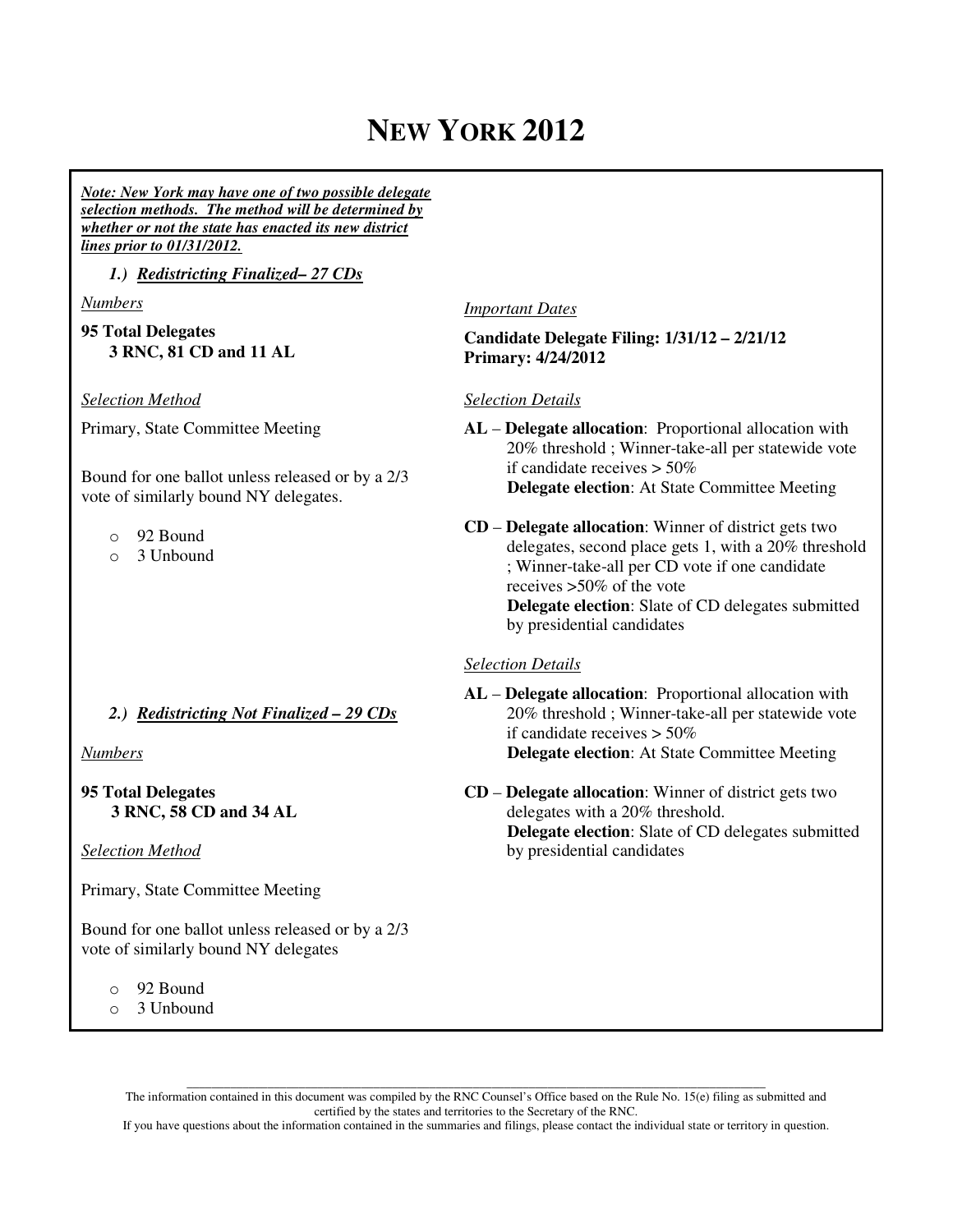# **NORTH CAROLINA 2012**

#### *Numbers*

**55 Total Delegates 3 RNC, 39 CD and 13 AL**

*Selection Method*

Primary, Caucus, Convention

Delegates Bound

- o 52 Bound
- o 3 Unbound

#### *Important Dates*

**Primary: 5/8/2012 Precinct Conventions: 2/2012 County Conventions: 3/2012 District Conventions: 4/2012 State Convention: 6/01/12 – 6/03/12**

#### *Selection Details*

**AL & CD** – **Delegate allocation**: Proportionally bound based on statewide vote. **Delegate election**: AL – At State Convention CD – At CD Conventions

## **NORTH DAKOTA 2012**

*Numbers*

**28 Total Delegates 3 RNC, 3 CD and 22 AL**

*Selection Method*

Caucus/Convention

Though allocated, delegates remain free to vote their conscience on all balloting

o 28 Unbound

#### *Important Dates*

**Delegate Filing: 3/26/2012 Presidential Caucus: 3/06/2012 District Cmmte Mtg.: (TBD) State Convention: 3/30/2012 – 4/01/2012**

#### *Selection Details*

**AL & CD** – **Delegate**: Advised based on based on Presidential Caucus. All delegates unbound  **Delegate election**: At State Convention

\_\_\_\_\_\_\_\_\_\_\_\_\_\_\_\_\_\_\_\_\_\_\_\_\_\_\_\_\_\_\_\_\_\_\_\_\_\_\_\_\_\_\_\_\_\_\_\_\_\_\_\_\_\_\_\_\_\_\_\_\_\_\_\_\_\_\_\_\_\_\_\_\_\_\_\_\_\_\_\_\_\_\_\_\_\_\_\_\_\_\_\_\_ The information contained in this document was compiled by the RNC Counsel's Office based on the Rule No. 15(e) filing as submitted and certified by the states and territories to the Secretary of the RNC.

If you have questions about the information contained in the summaries and filings, please contact the individual state or territory in question.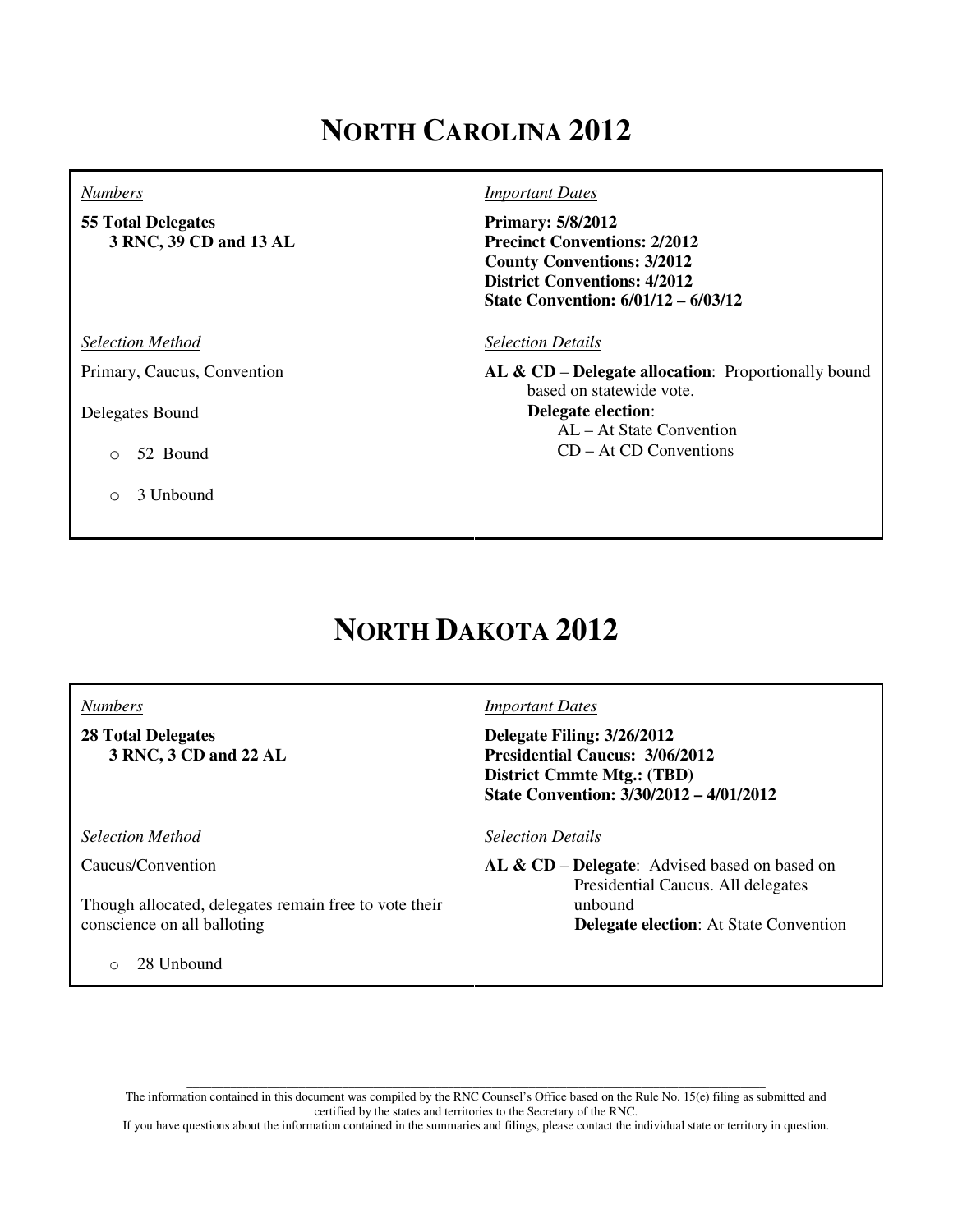# **NORTHERN MARIANA ISLANDS 2012**

*Numbers*

**9 Total Delegates 3 RNC and 6 AL**

*Selection Method*

State Convention

Delegates Unbound

o 9 Unbound

*Important Dates*

**Territorial Convention**: **TBD, 03/01/2012 – 07/31/2012**

*Selection Details*

**AL** – **Delegate allocation**: N/A  **Delegate election**: At Territorial Convention

## **OHIO 2012**

#### *Numbers*

**66 Total Delegates 3 RNC, 48 CD and 15 AL**

*Selection Method*

Primary

Delegates not legally bound ("morally bound")

- o 63 "Morally Bound"
- o 3 Unbound

### *Important Dates*

**Candidate Filing: 12/30/2011 Designation of Campaign Officer: 12/07/2011 Primary: March 6, 2012**

#### *Selection Details*

**AL** – **Delegate allocation**: proportional w/ 20% threshold; winner-take-all if candidate receives 50% statewide primary vote

> **Delegate election**: Candidates authorize delegate candidates who are directly elected on the ballot.

**CD** – **Delegate allocation**: Winner-take-all per CD  **Delegate election**: Candidates authorize delegate candidates who are directly elected on the ballot.

\_\_\_\_\_\_\_\_\_\_\_\_\_\_\_\_\_\_\_\_\_\_\_\_\_\_\_\_\_\_\_\_\_\_\_\_\_\_\_\_\_\_\_\_\_\_\_\_\_\_\_\_\_\_\_\_\_\_\_\_\_\_\_\_\_\_\_\_\_\_\_\_\_\_\_\_\_\_\_\_\_\_\_\_\_\_\_\_\_\_\_\_\_ The information contained in this document was compiled by the RNC Counsel's Office based on the Rule No. 15(e) filing as submitted and certified by the states and territories to the Secretary of the RNC.

If you have questions about the information contained in the summaries and filings, please contact the individual state or territory in question.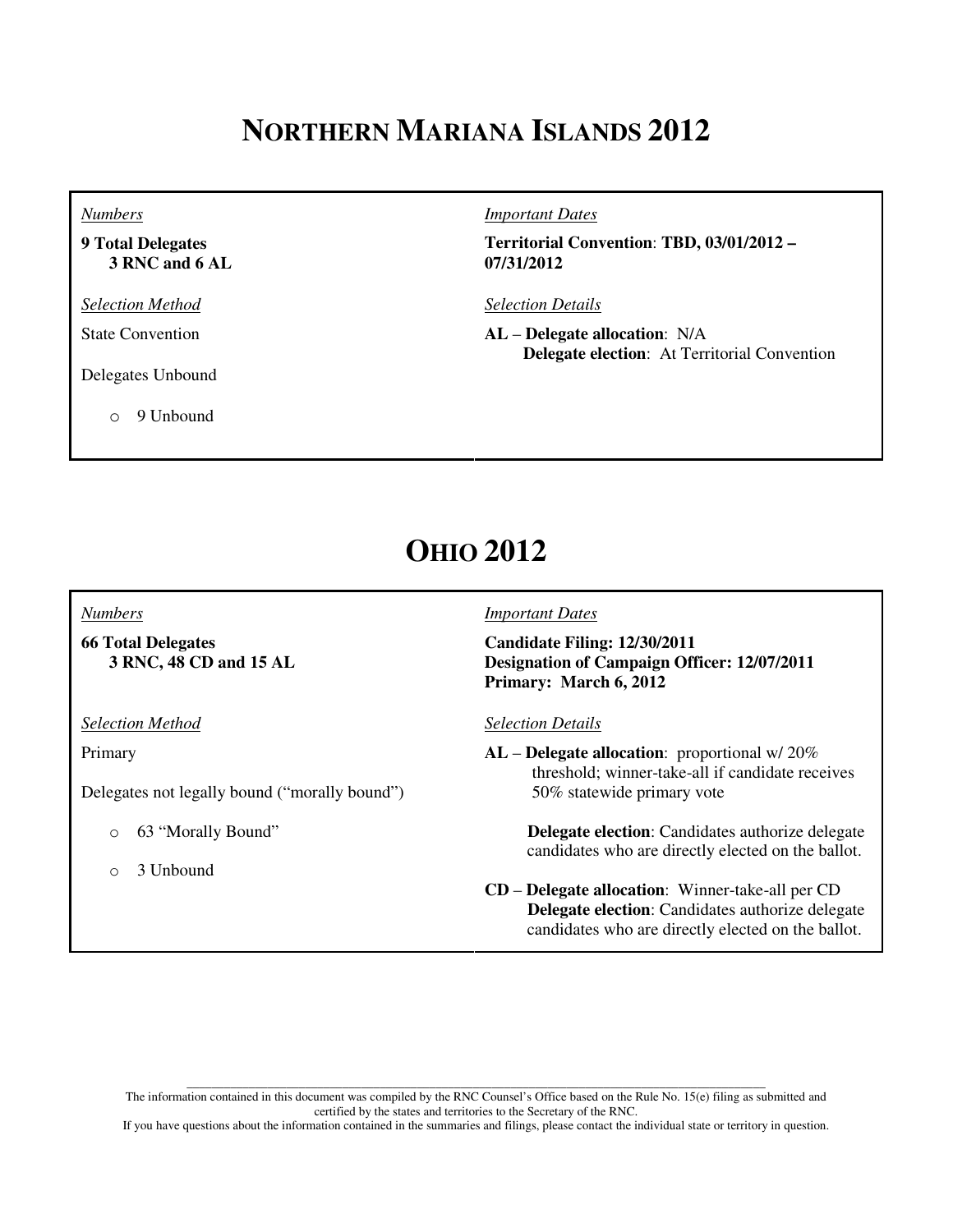# **OKLAHOMA 2012**

#### *Numbers*

**43 Total Delegates 3 RNC, 15 CD and 25 AL**

*Selection Method*

Primary/Caucus/Convention

Delegates bound until released.

- o 40 Bound
- o 3 Unbound

#### *Important Dates*

**Primary: 3/06/2012 Precinct Meeting: 2/06/2012 County Conventions: Before 3/17/2012 CD Conventions: Before 4/21/2012 State Convention: 5/11/2012 - 5/12/2012**

#### *Selection Details*

- **AL Delegate allocation**: Proportional allocation with 15% threshold; if candidate receives 50% plus, winner take all per statewide vote  **Delegate election**: At State Convention
- **CD Delegate allocation**: Proportional allocation with 15% threshold; if candidate receives 50% plus, winner take all per district vote  **Delegate election**: At CD Conventions

## **OREGON 2012**

#### *Numbers*

**28 Total Delegates 3 RNC, 15 CD and 10 AL**

*Selection Method*

Primary/Convention

Delegates bound for 2 ballots unless candidates releases or receives less than 35% of nomination vote.

- o 25 Bound
- o 3 Unbound

#### *Important Dates*

**Primary: 5/15/2012 Delegate Filing: 5/31/2012 District Conventions: 6/23/2012**

*Selection Details*

- **AL Delegate allocation**: Proportionally  **Delegate election**: At District Conventions
- **CD Delegate allocation**: Proportionally  **Delegate election**: At District Conventions

\_\_\_\_\_\_\_\_\_\_\_\_\_\_\_\_\_\_\_\_\_\_\_\_\_\_\_\_\_\_\_\_\_\_\_\_\_\_\_\_\_\_\_\_\_\_\_\_\_\_\_\_\_\_\_\_\_\_\_\_\_\_\_\_\_\_\_\_\_\_\_\_\_\_\_\_\_\_\_\_\_\_\_\_\_\_\_\_\_\_\_\_\_ The information contained in this document was compiled by the RNC Counsel's Office based on the Rule No. 15(e) filing as submitted and certified by the states and territories to the Secretary of the RNC.

If you have questions about the information contained in the summaries and filings, please contact the individual state or territory in question.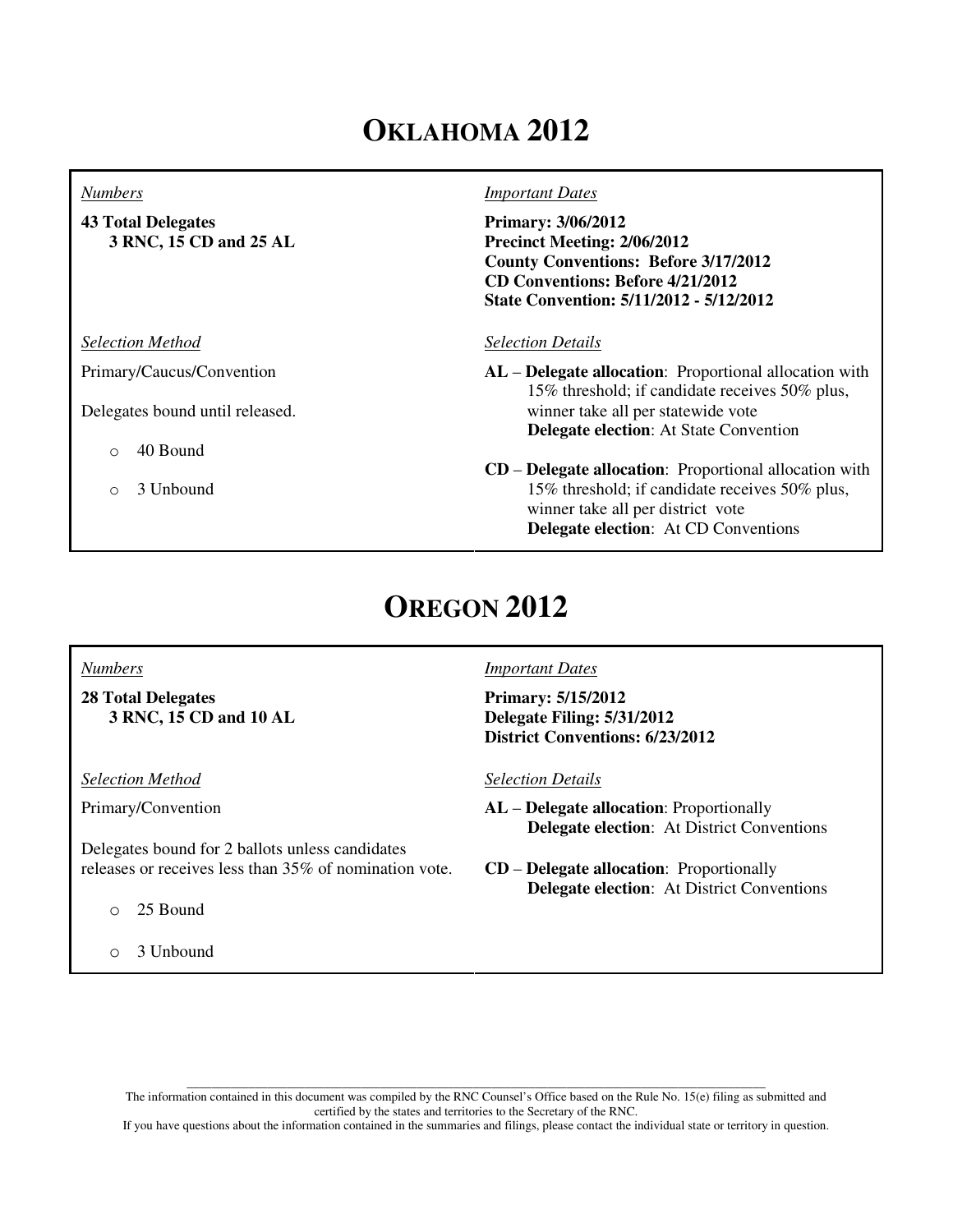# **PENNSYLVANIA 2012**

#### *Numbers*

**72 Total Delegates 3 RNC, 54 CD and 15 AL**

*Selection Method*

Primary/Convention

Delegates not bound

o 72 Unbound

#### *Important Dates*

**Delegate Candidate Filing: 1/24/2012 – 2/14/2012 Primary: 4/24/2012 State Committee Meeting:6/23/2012**

#### *Selection Details*

- **AL Delegate allocation**: n/a  **Delegate election**: At State Committee Meeting
- **CD Delegate allocation**:  **Delegate election**: Directly elected on presidential primary ballot.

## **PUERTO RICO 2012**

#### *Numbers*

**23 Total Delegates 3 RNC and 20 AL**

*Selection Method*

Primary

Delegates bound for 1 ballot

- o 20 Bound
- o 3 Unbound

#### *Important Dates*

**Delegate Filing: 2/17/2012 Candidate Notification: 2/19/2012 Ballot Finalization: 2/21/2012 Primary: 3/18/2012 Territorial Convention: TBD** 

*Selection Details*

**AL** – **Delegate allocation:** Winner-take-all  **Delegate election**: Directly elected on primary ballot.

\_\_\_\_\_\_\_\_\_\_\_\_\_\_\_\_\_\_\_\_\_\_\_\_\_\_\_\_\_\_\_\_\_\_\_\_\_\_\_\_\_\_\_\_\_\_\_\_\_\_\_\_\_\_\_\_\_\_\_\_\_\_\_\_\_\_\_\_\_\_\_\_\_\_\_\_\_\_\_\_\_\_\_\_\_\_\_\_\_\_\_\_\_ The information contained in this document was compiled by the RNC Counsel's Office based on the Rule No. 15(e) filing as submitted and certified by the states and territories to the Secretary of the RNC.

If you have questions about the information contained in the summaries and filings, please contact the individual state or territory in question.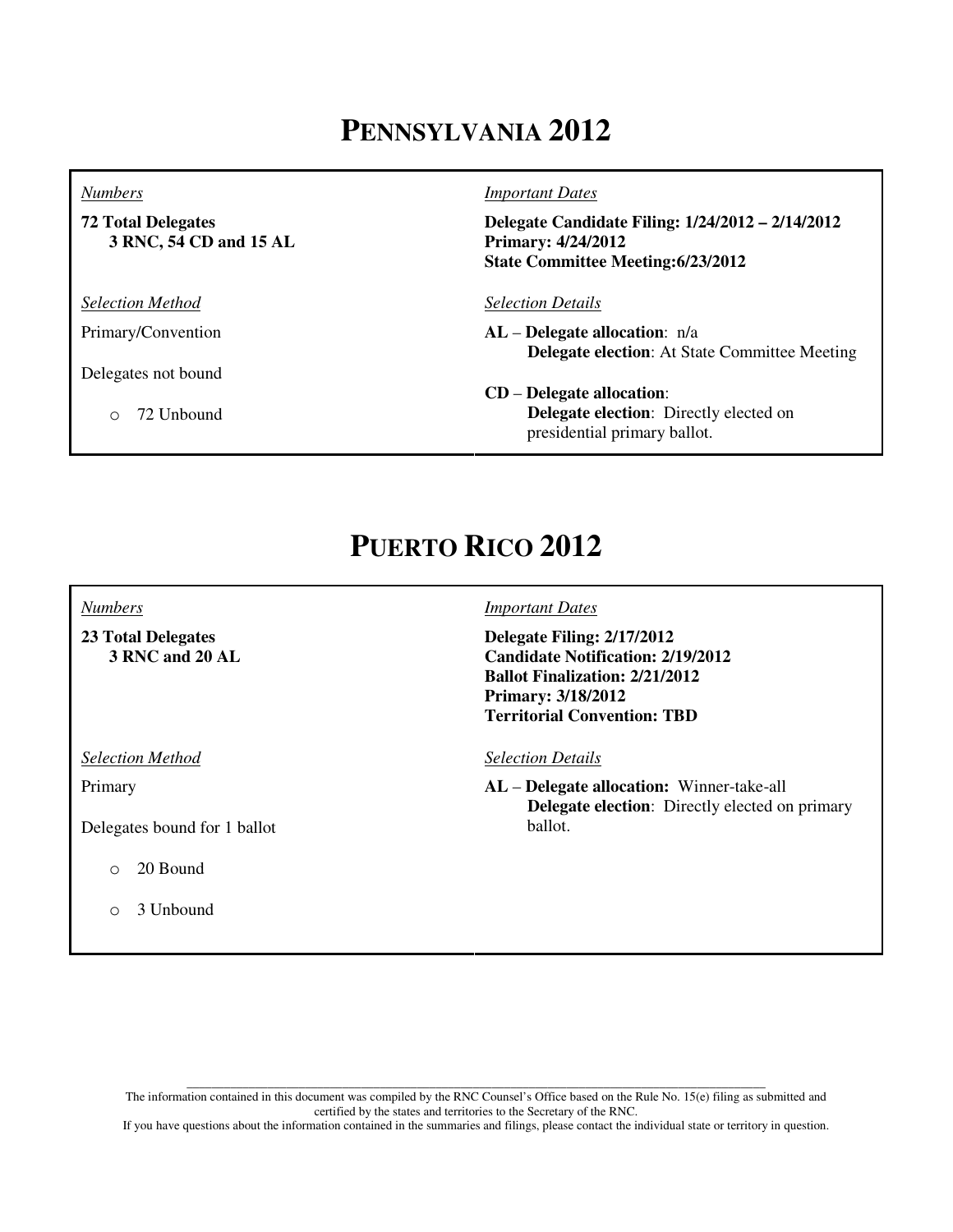# **RHODE ISLAND 2012**

#### *Numbers*

**19 Total Delegates 3 RNC, 6 CD and 10 AL**

*Selection Method*

Primary

Delegates directly elected on the ballot, in proportion to the number of delegates each candidate receives.

Delegates bound until released.

- $\circ$  16 Bound
- o 3 Unbound

### *Important Dates*

**Delegate Filing: 2/22/12 – 2/23/12 Delegate Certification: 3/2/12, 4 p.m. Candidate Approval: 3/6/12 Primary: 4/24/12 State Convention: TBD**

### *Selection Details*

**AL & CD** – **Delegate allocation**: Delegates allocated proportionally, if candidate hits 15% threshold of statewide vote. **Delegate election**: Delegates run individually on primary ballot and those with most votes per CD win in proportion to allocation.

# **SOUTH CAROLINA 2012**

*Numbers*

**25 Total Delegates Penalized 25 delegates per Rule No. 16**

*Selection Method*

Primary/Caucus/Convention

Delegates bound for 1 ballot, unless candidate receives less than 30% of nomination vote.

o 25 Bound

### *Important Dates*

**Presidential Preference Primary: 1/21/12 Precinct Conventions: N/A County Conventions: March 2012 CD Conventions: April 2012 State Convention: 5/19/12**

#### *Selection Details*

**AL** – **Delegate allocation**: Winner-take-all per statewide vote  **Delegate election**: At State Convention

**CD** – **Delegate allocation**: Winner-take-all per CD  **Delegate election**: At CD Conventions

\_\_\_\_\_\_\_\_\_\_\_\_\_\_\_\_\_\_\_\_\_\_\_\_\_\_\_\_\_\_\_\_\_\_\_\_\_\_\_\_\_\_\_\_\_\_\_\_\_\_\_\_\_\_\_\_\_\_\_\_\_\_\_\_\_\_\_\_\_\_\_\_\_\_\_\_\_\_\_\_\_\_\_\_\_\_\_\_\_\_\_\_\_ The information contained in this document was compiled by the RNC Counsel's Office based on the Rule No. 15(e) filing as submitted and certified by the states and territories to the Secretary of the RNC.

If you have questions about the information contained in the summaries and filings, please contact the individual state or territory in question.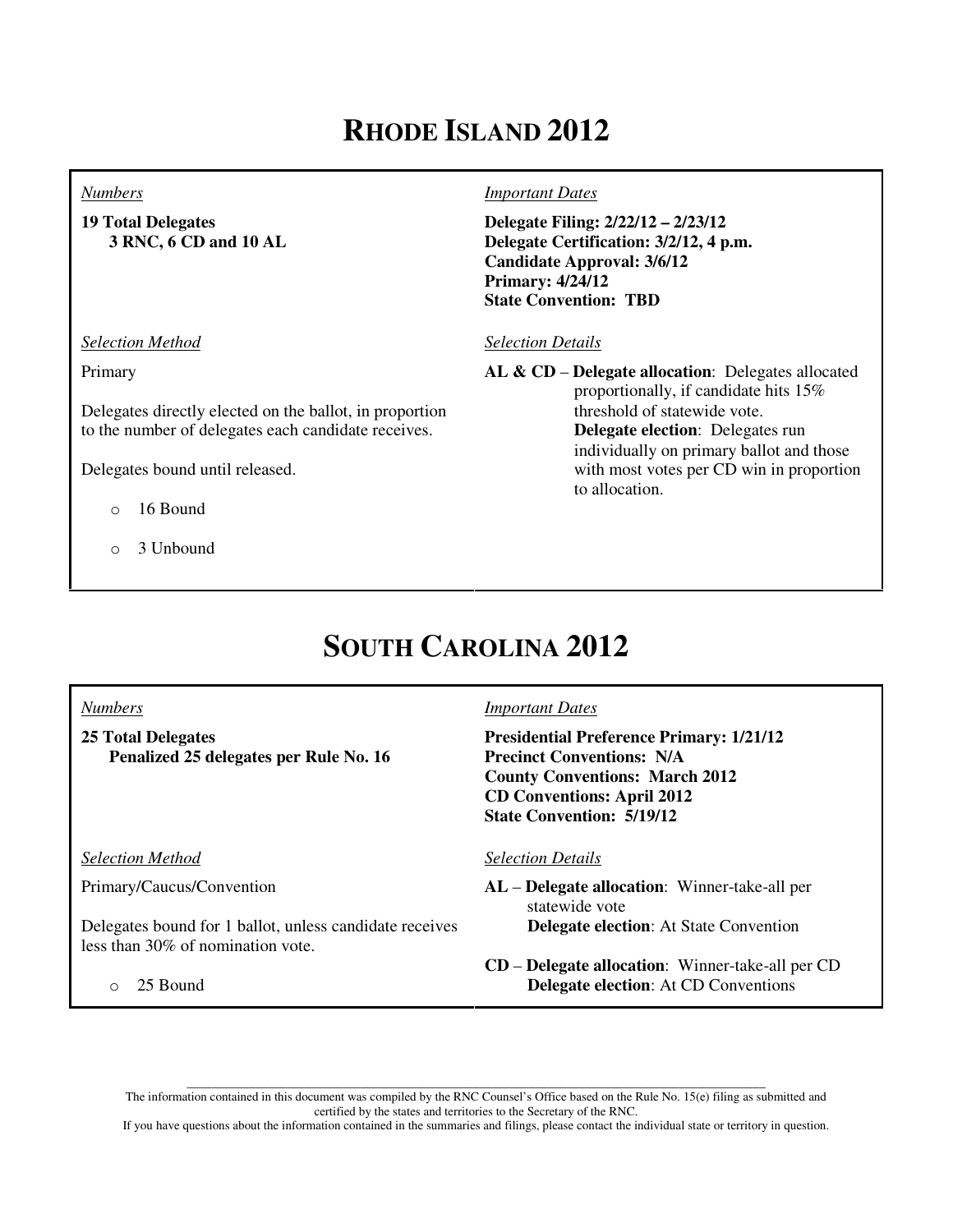# **SOUTH DAKOTA 2012**

#### *Numbers*

**28 Total Delegates 3 RNC, 3 CD and 22 AL**

*Selection Method*

Primary, Caucus, State Committee Mtg.

Delegates bound for 1 ballot

- o 25 Bound
- o 3 Unbound

#### *Important Dates*

**County Caucuses: 3/01/12 Regional Caucuses: 3/10/12 State Convention: 3/10/12 Delegate Filing: 3/27/12 Primary: 6/05/12**

*Selection Details*

**AL & CD** – **Delegate allocation**: Delegates are allocated proportionally, if candidate hits a 20% statewide threshold in primary.

> **Delegate election**: At State National Convention Delegate Selection Meeting

## **TENNESSEE 2012**

#### *Numbers*

**58 Total Delegates 3 RNC, 27 CD and 28 AL**

*Selection Method*

Primary/State Executive Committee Mtg.

Delegates bound for 2 ballots unless released

- o 55 Bound
- o 3 Unbound

#### *Important Dates*

**Delegate Filing: 12/08/2011 at noon Primary: 03/06/2012 State Exec. Cmmte Mtg.: TBD**

#### *Selection Details*

**AL** – **Delegate allocation**: proportional w/ 20% threshold; winner-take-all, if receive 66% of statewide vote  **Delegate election**: 14 AL delegates elected on primary ballot; 14 AL delegates are elected by State Executive Committee.

**CD** – **Delegate allocation**: If candidate  $>66\%$  of the vote in CD: winner-take-all; if candidate receives 20-66% of the vote: candidate gets 2 delegates, second place gets 1, unless the second place candidate has  $\lt$  20% of the vote, then winnertake-all; if winner receives  $< 20\%$ , top 3 candidates each get 1 delegate.  **Delegate election**: Elected on primary ballot.

\_\_\_\_\_\_\_\_\_\_\_\_\_\_\_\_\_\_\_\_\_\_\_\_\_\_\_\_\_\_\_\_\_\_\_\_\_\_\_\_\_\_\_\_\_\_\_\_\_\_\_\_\_\_\_\_\_\_\_\_\_\_\_\_\_\_\_\_\_\_\_\_\_\_\_\_\_\_\_\_\_\_\_\_\_\_\_\_\_\_\_\_\_ The information contained in this document was compiled by the RNC Counsel's Office based on the Rule No. 15(e) filing as submitted and certified by the states and territories to the Secretary of the RNC.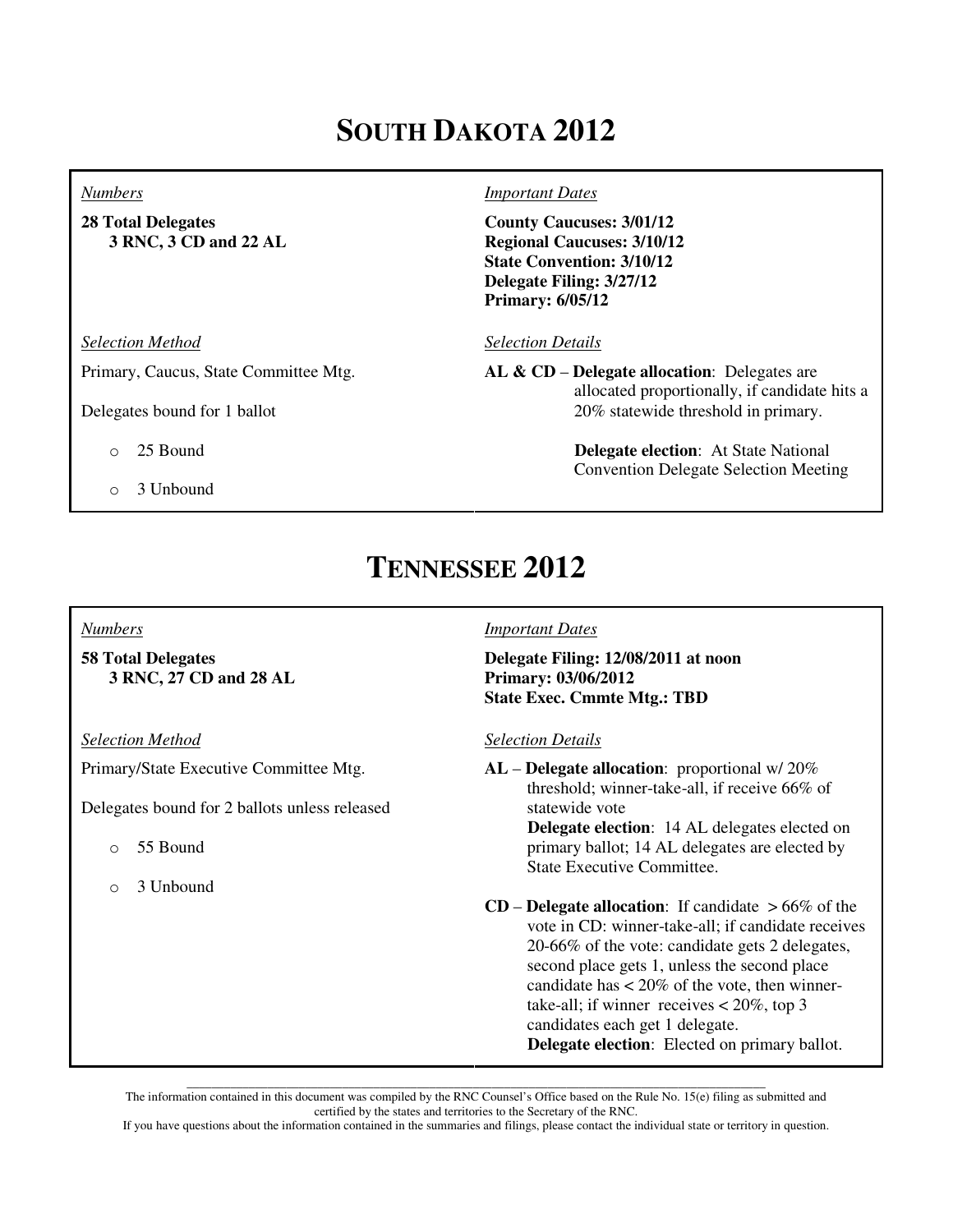# **TEXAS 2012**

#### *Numbers*

**155 Total Delegates 3 RNC, 108 CD and 44 AL**

*Selection Method*

Primary/Caucus/Convention

Delegates bound for 3 ballots

- o 152 Bound
- o 3 Unbound

#### *Important Dates*

**Primary: 3/06/2012 (tentative—Redist) Senatorial District: 03/24/2012 State Convention: 06/07/2012-06/09/2012**

### *Selection Details*

**AL** – **Delegate allocation**: Proportional, beginning with highest vote getter until all delegates allocated  **Delegate election**: At State Convention

**CD** – **Delegate allocation**: Proportional w/ 20% threshold.  **Delegate election**: At CD Caucuses

# **UTAH 2012**

#### *Numbers*

**40 Total Delegates 3 RNC, 12 CD and 25 AL**

*Selection Method*

Primary

Delegates bound for 1 ballot

- o 37 Bound
- o 3 Unbound

### *Important Dates*

**Primary: 06/26/2012 Precinct Caucuses: 03/15/2012 Delegate Filing: 03/21/2012 State Convention: 04/21/2012**

#### *Selection Details*

- **AL Delegate allocation**: Winner-take-all per statewide vote  **Delegate election:** At State Convention
- **CD Delegate allocation**: Winner-take-all per statewide vote  **Delegate election**: At State Convention

\_\_\_\_\_\_\_\_\_\_\_\_\_\_\_\_\_\_\_\_\_\_\_\_\_\_\_\_\_\_\_\_\_\_\_\_\_\_\_\_\_\_\_\_\_\_\_\_\_\_\_\_\_\_\_\_\_\_\_\_\_\_\_\_\_\_\_\_\_\_\_\_\_\_\_\_\_\_\_\_\_\_\_\_\_\_\_\_\_\_\_\_\_ The information contained in this document was compiled by the RNC Counsel's Office based on the Rule No. 15(e) filing as submitted and certified by the states and territories to the Secretary of the RNC.

If you have questions about the information contained in the summaries and filings, please contact the individual state or territory in question.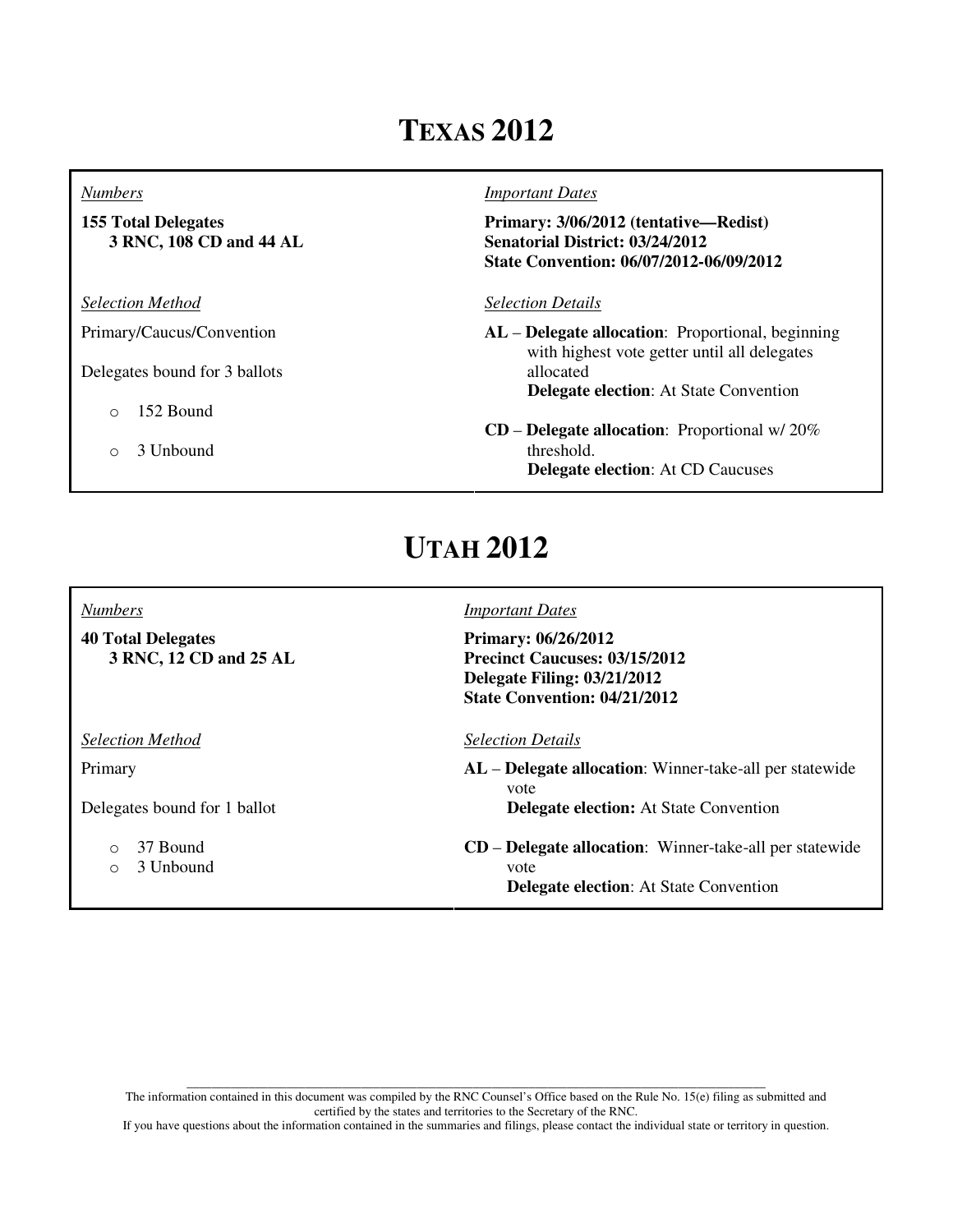## **VERMONT 2012**

#### *Numbers*

**17 Total Delegates 3 RNC, 3 CD and 11 AL**

*Selection Method*

Primary Delegates bound for one ballot

o 17 Bound

#### *Important Dates*

**Primary: 3/06/2012 Delegate Filing: 04/30/2012 Precinct Caucuses: TBD State Convention: 5/19/2012**

#### *Selection Details*

**AL** – **Delegate allocation**: Proportional allocation to all candidates receiving over 20% of the vote; Winnertake-all if a candidate receives over 50% **Delegate election:** At State Convention

### **CD** – **Delegate allocation**: Winner-take-all per statewide vote  **Delegate election**: At State Convention

## **VIRGIN ISLANDS 2012**

*Numbers*

### **9 Total Delegates**

• **3 RNC and 6 AL**

*Selection Method*

Party Caucus

Delegates bound if declared for specific candidate

o 9 Unbound

*Important Dates* **Territorial Caucus: 03/10/2012** 

*Selection Details*

**AL** – **Delegate allocation**: n/a  **Delegate election**: Directly elected at Territorial Cmmte mtg. with top vote-getters elected as delegates.

\_\_\_\_\_\_\_\_\_\_\_\_\_\_\_\_\_\_\_\_\_\_\_\_\_\_\_\_\_\_\_\_\_\_\_\_\_\_\_\_\_\_\_\_\_\_\_\_\_\_\_\_\_\_\_\_\_\_\_\_\_\_\_\_\_\_\_\_\_\_\_\_\_\_\_\_\_\_\_\_\_\_\_\_\_\_\_\_\_\_\_\_\_ The information contained in this document was compiled by the RNC Counsel's Office based on the Rule No. 15(e) filing as submitted and certified by the states and territories to the Secretary of the RNC.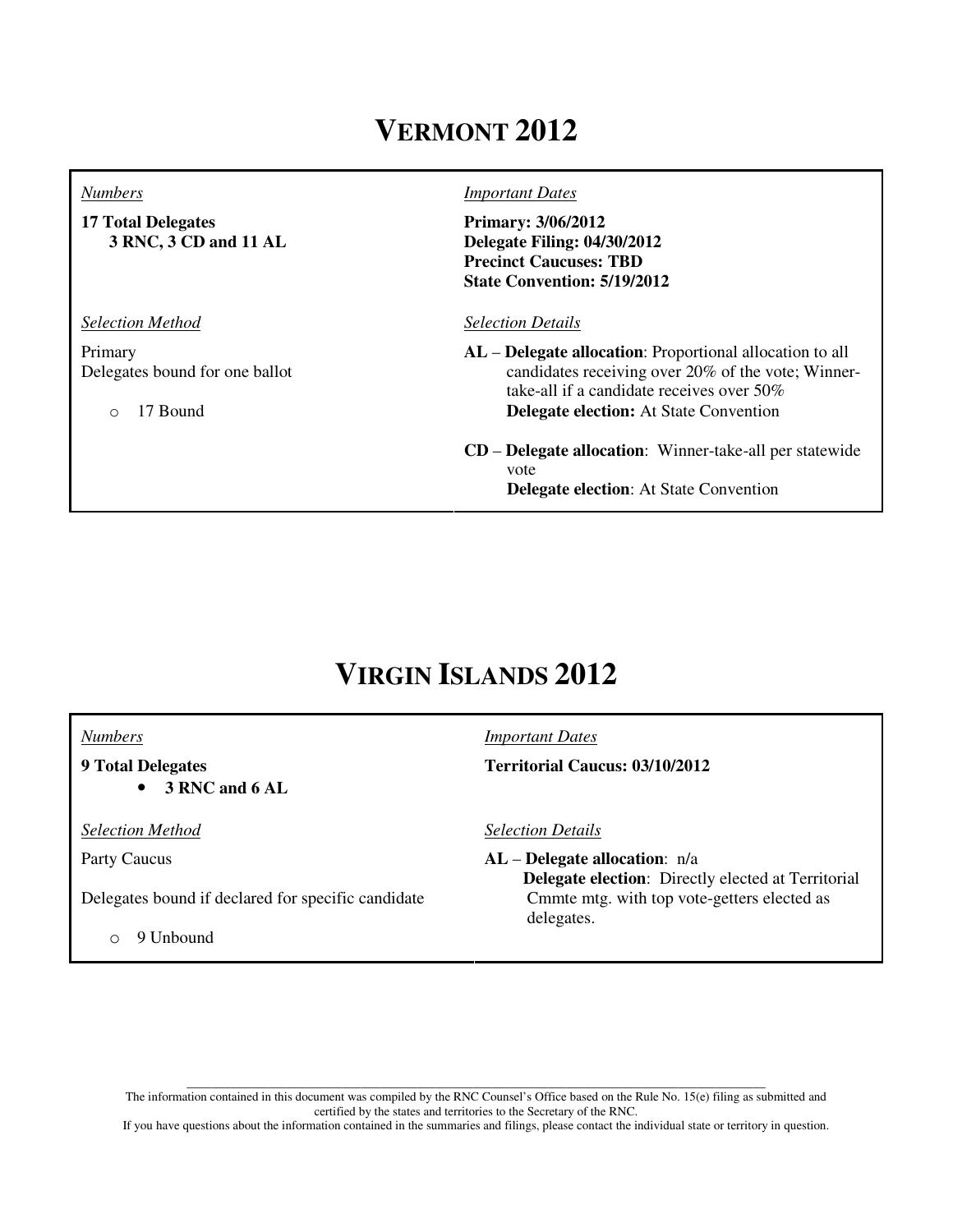# **VIRGINIA 2012**

#### *Numbers*

**49 Total Delegates 3 RNC, 33 CD and 13 AL**

*Selection Method*

Primary

Delegates bound for one ballot

- o 46 Bound
- o 3 Unbound

#### *Important Dates*

**Primary: 03/06/2012 City & County Meetings: TBD CD Conventions: TBD State Convention: 06/16/2012**

#### *Selection Details*

**AL** – **Delegate allocation**: Proportional allocation for candidates receiving at least 15% of the vote. Winner-take-all if a candidate receives a majority (50.001% or more) of the vote. **Delegate election:** At State Convention

**CD** – **Delegate allocation**: Winner-take-all based on individual congressional district.  **Delegate election**: At CD Conventions

## **WASHINGTON 2012**

#### *Numbers* **43 Total Delegates 3 RNC, 30 CD and 10 AL** *Important Dates* **Precinct Caucuses: 03/03/2012 (non-binding) County Conventions: 03/24/2012 – 04/21/2012 State Convention: 05/30/2012 – 06/02/2012** *Selection Method* Convention/Caucus Delegates bound on the first ballot  $\circ$  40 bound *Selection Details* **AL** –**Delegate election**: Delegates elected on the floor of the convention based on stated presidential preference

o 3 Unbound

- 
- **CD** –**Delegate election**: At CD Caucuses based on stated presidential preference

\_\_\_\_\_\_\_\_\_\_\_\_\_\_\_\_\_\_\_\_\_\_\_\_\_\_\_\_\_\_\_\_\_\_\_\_\_\_\_\_\_\_\_\_\_\_\_\_\_\_\_\_\_\_\_\_\_\_\_\_\_\_\_\_\_\_\_\_\_\_\_\_\_\_\_\_\_\_\_\_\_\_\_\_\_\_\_\_\_\_\_\_\_ The information contained in this document was compiled by the RNC Counsel's Office based on the Rule No. 15(e) filing as submitted and certified by the states and territories to the Secretary of the RNC.

If you have questions about the information contained in the summaries and filings, please contact the individual state or territory in question.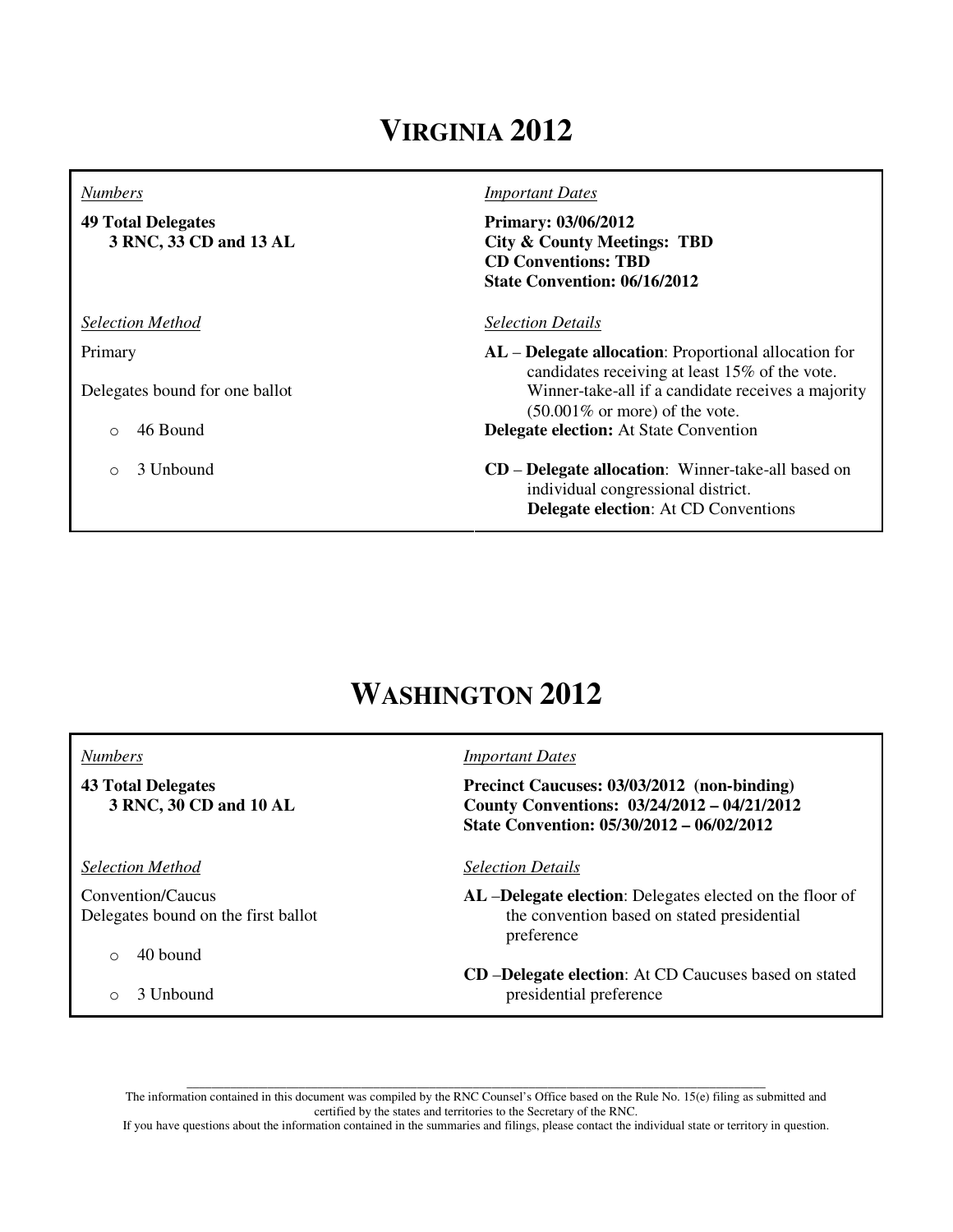# **WEST VIRGINIA 2012**

#### *Numbers*

**31 Total Delegates 3 RNC, 9 CD and 19 AL**

*Selection Method*

State Presidential Primary

Elected delegates expressing an intention to be committed are bound until released by candidate.

- o 28 Bound
- o 3 Unbound

### *Important Dates*

**Primary Delegate Filing Date: B/t 01/09/2012 – 01/28/2012 Primary: 5/08/2012 State Convention: TBD**

### *Selection Details*

**AL** – **Delegate allocation**: Voters select delegates in State Presidential Primary election  **Delegate election**: Delegates file to run in state primary election, may specify intention to be committed to a registered Republican candidate or uncommitted.

**CD** – **Delegate allocation**: Primary ballot.  **Delegate election**: Delegates file to run in state primary election, may specify commitment to a registered Republican candidate or not.

# **WISCONSIN 2012**

### *Numbers*

**42 Total Delegates 3 RNC, 24 CD and 15 AL**

*Selection Method*

Primary/District Caucus/Exec. Cmmte Mtg.

Delegates bound until released, unless fail to receive 1/3 of nomination vote.

- $\circ$  39 Bound
- o 3 Unbound

### *Important Dates*

**Primary: 4/3/12 Precinct Convention/Caucus: TBD District Caucuses: TBD State Executive Committee Meeting: 05/11/2012 – 05/13/2012**

### *Selection Details*

**AL** – **Delegate allocation**: Winner-take-all per statewide vote

> **Delegate election**: Winning candidate submits a slate of proposed delegates that are officially elected at State Executive Committee meeting.

**CD** – **Delegate allocation**: Winner-take-all per CD  **Delegate election**: Winning candidate submits a slate of proposed delegates that are officially elected at District Caucuses.

\_\_\_\_\_\_\_\_\_\_\_\_\_\_\_\_\_\_\_\_\_\_\_\_\_\_\_\_\_\_\_\_\_\_\_\_\_\_\_\_\_\_\_\_\_\_\_\_\_\_\_\_\_\_\_\_\_\_\_\_\_\_\_\_\_\_\_\_\_\_\_\_\_\_\_\_\_\_\_\_\_\_\_\_\_\_\_\_\_\_\_\_\_ The information contained in this document was compiled by the RNC Counsel's Office based on the Rule No. 15(e) filing as submitted and certified by the states and territories to the Secretary of the RNC.